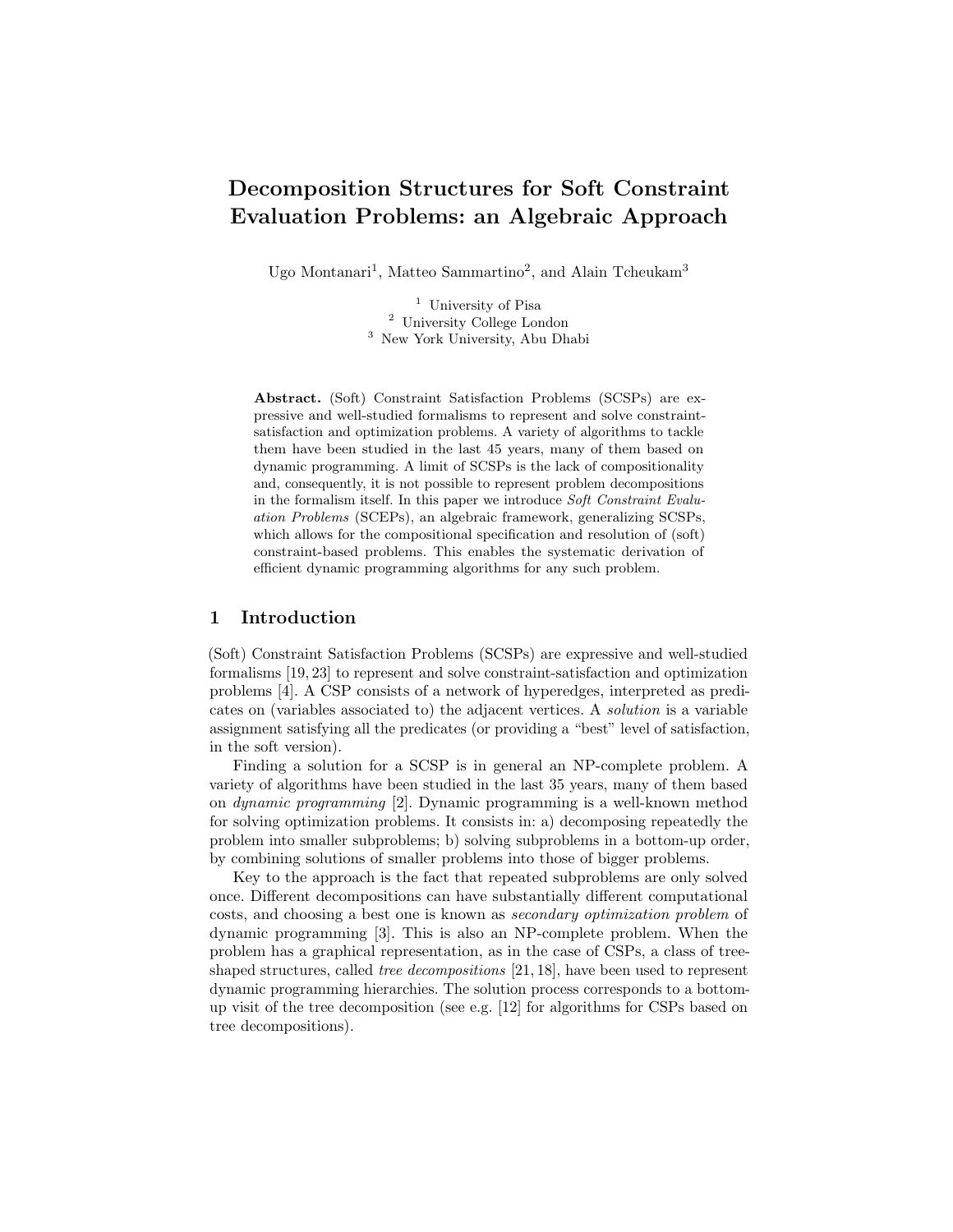A limit of SCSPs is the lack of compositionality and, consequently, of mechanisms to represent problem decompositions for dynamic programming in the formalism itself. In this paper we introduce a new, compositional framework for a wide class of constraint-based problems, which we call Soft Constraint Evaluation Problems (SCEPs), generalizing SCSPs. In this framework, both the structure and the solution process can be represented at the same time, with a formal connection between the two. This provides a correct-by-construction mechanism to decompose and solve SCEPs via dynamic programming.

SCEPs are specified via a simple syntax inspired by process algebras, with a natural interpretation in terms of constraints. As an example, the term:

$$
p = (y)((x)A(x, y) \parallel (z)B(y, z))
$$

represents a problem made of two constraints A and B, over  $x, y$  and  $y, z$ respectively, where (.) precedes  $\Box \parallel \Box$ . Notice that y is shared.

The syntax is expressive enough to represent both the structure of the problem and a *decomposition* into subproblems. For instance,  $A(x, y)$  being in the scope of  $(x)$  means that it must be solved w.r.t. x, which will produce a solution parametric in y. A fundamental role is played by the axiom of scope extension

$$
(x)(p || q) = (x)p || q
$$
 (x not free in q)

which allows for the the manipulation of the subproblem structure of terms.

Given a SCEP, represented as the term  $p$  above, its *solution* is just the evaluation of p in a given SCEP algebra, i.e., an algebra providing an interpretation of basic constraints and operations. In other words, the solution can be computed via structural recursion on terms, using the interpreted operations. For instance, in a typical optimization problem,  $\Box \parallel \Box$  is interpreted as summing up each subproblem's contribution, and  $(x)$  as minimizing w.r.t. the variable x.

A key challenge here is achieving structural recursion in the presence of variable binding, such as the restriction operator  $(x)$  described above. In fact, if treated naively, variable binding leads to possibly ill-defined recursive definitions, where notions such as "free/bound variable" and "variable capture" need to be consistently taken into account. To tackle this, SCEP algebras are permutation algebras [14], including explicit variable permutations that enable a proper treatment of free and bound variables. This approach is equivalent to abstract syntax with binding via nominal sets (see, e.g., [20]).

The main contributions of this paper are as follows:

- In Section 3 we propose a strong axiomatization of SCEPs, and we present one of the main results of the paper: soundness and completeness of constraint networks w.r.t. our strong specification, namely networks form its initial algebra. Then we introduce a weak specification, where each term describes a specific decomposition. This enables decomposing and solving SCEPs, and in particular traditional constraint networks, in a unified framework.
- In Section 4 we show how SCSPs are an instance of SCEPs.
- In Section 5 we introduce the notion of complexity of term evaluation, and we characterize terms that are local optima w.r.t. complexity.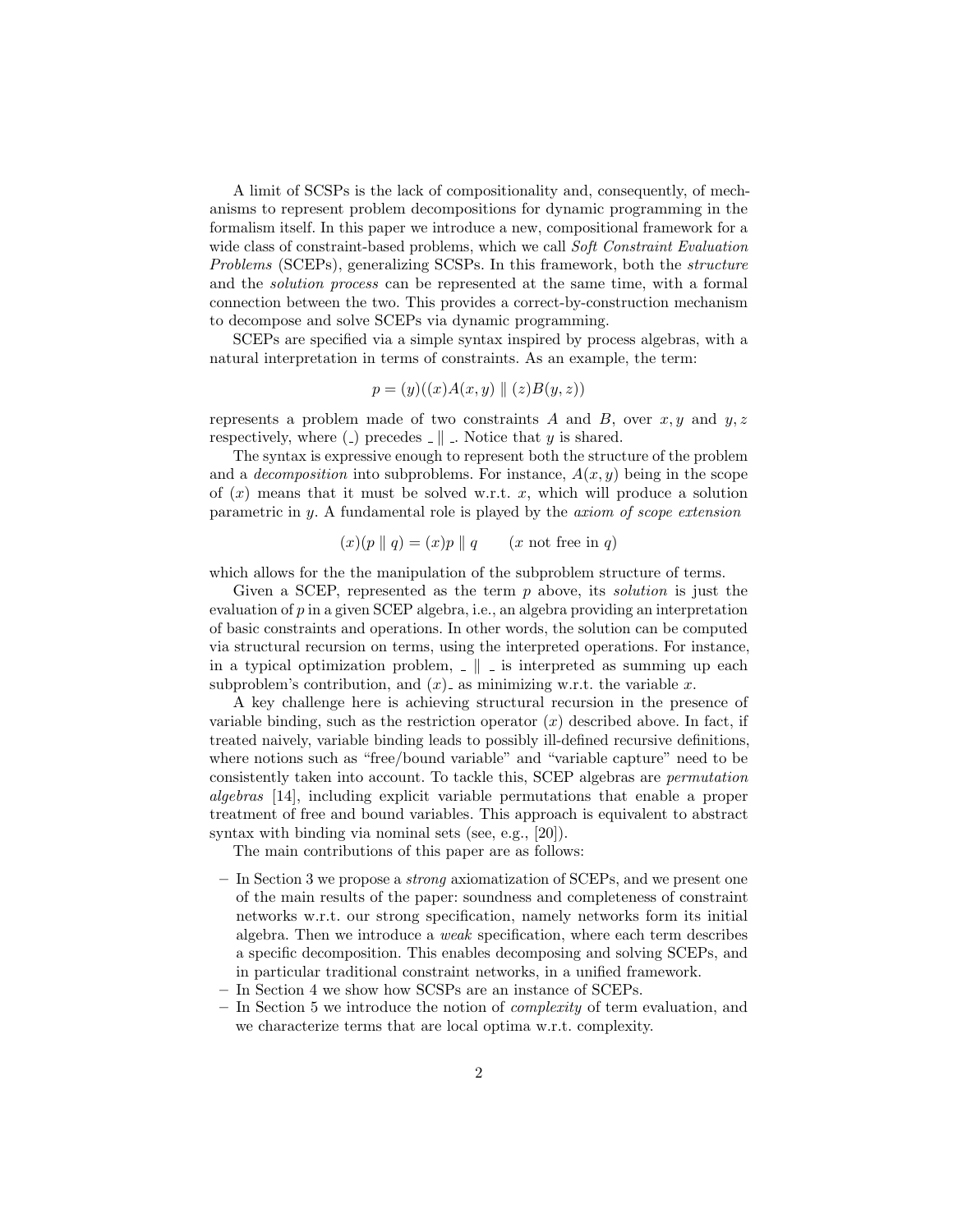- In Section 6 we give a formal translation from tree decompositions to weak terms, which enables applying algebraic techniques to the former, and improving their complexity via the results of Section 5.
- In Section 7 we give a simple algorithm, inspired by *bucket elimination* [22, 5.2.4]. We show that our algorithm can achieve better decompositions than the latter one.
- Finally, in Section 8 we give a non-trivial example of a problem which can be represented and solved as a SCEP, but not as a SCSP.

# 2 Background

We recall some basic notions. A *ranked alphabet*  $\mathcal E$  is a set equipped with an arity function  $ar: \mathcal{E} \to \mathbb{N}$ . A labelled hypergraph over a ranked alphabet  $\mathcal{E}$  is a tuple  $G = (V_G, E_G, a_G, lab_G)$ , where:  $V_G$  is the set of vertices;  $E_G$  is the set of (hyper)edges;  $a_G: E_G \to V_G^*$  assigns to each hyperedge e the tuple of vertices attached to it  $(V_G^{\star}$  is the set of tuples over  $V_G$ );  $lab_G: E_G \to \mathcal{E}$  is a labeling function, assigning a label to each hyperedge e such that  $|a_G(e)| = ar(lab_G(e))$ .

Given two hypergraphs  $G_1$  and  $G_2$  over  $\mathcal{E}$ , a *homomorphism* between them is a pair of functions  $h = (h_V: V_{G_1} \to V_{G_2}, h_E: E_{G_1} \to E_{G_2})$  preserving connectivity and labels, namely:  $h_V \circ a_{G_1} = a_{G_2} \circ h_E$  and  $lab_{G_2} \circ h_E = lab_{G_1}$ . It is an *isomorphism* whenever  $h_V$  and  $h_E$  are bijections. We write  $G_1 \oplus G_2$  for the component-wise disjoint union of  $G_1$  and  $G_2$ .

#### 2.1 Soft Constraint Satisfaction Problems

Let V be an enumerable set of variables and let  $\mathcal{E}_C$  be a ranked alphabet of soft constraints (or just constraints). We assume that  $\mathcal{E}_C$  also has a function  $var: \mathcal{E}_C \to \mathbb{V}^*$  (with  $ar(A) = |var(A)|$ , for all  $A \in \mathcal{E}_C$ ), assigning a tuple of distinct canonical variables to each constraint. Canonical variables are such that  $var(A) \cap var(B) = \emptyset$  if  $A \neq B$ . The structure of soft constraint problems can be described as a particular kind of hypergraphs labelled over  $\mathcal{E}_C$ .

**Definition 1 (Concrete network).** A concrete network  $($ of constraints $)$  is a pair  $I \blacktriangleright N$ , where:

- $N = (V_N, E_N, a_N, lab_N)$  is a labelled hypergraph over  $\mathcal{E}_C$  such that  $V_N \subseteq V$ and there are no isolated vertices, i.e., vertices v such that  $v \notin a_N(e)$ , for all  $e \in E_N$ ;
- $-I \subseteq V_N$  is a finite set of interface variables.

In a concrete network, for every edge  $e \in E_N$  there is a substitution of variables  $\sigma_e$  mapping component-wise the tuple of canonical variables  $var(lab_N (e))$  to the actual variables  $a_N(e)$  e is connected to. Hyperedges can be understood as instances of constraints, where canonical variables are replaced by concrete ones, describing how subproblems are connected. Interface variables are "external", in the sense that they allow networks to interact when composed.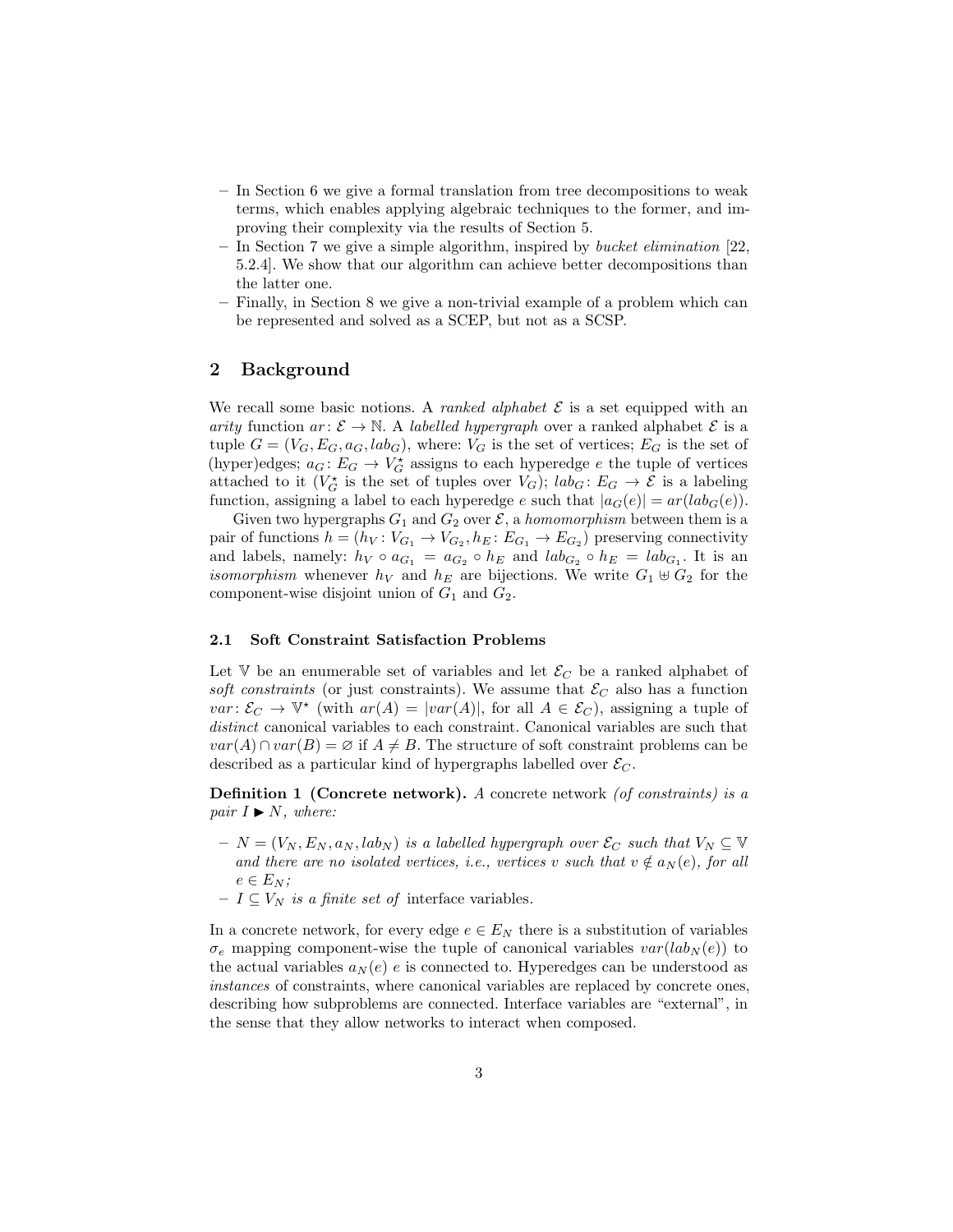Example 1. Let A and B be two constraints with  $ar(A) = ar(B) = 2$  and  $var(A) = \langle x_1, x_2 \rangle, var(B) = \langle x_3, x_4 \rangle$ . Consider the labelled hypergraph N, with  $V_N = \{x, y, z\}, E_N = \{e_1, e_2\}, a_N(e_1) = \langle x, y \rangle, a_N(e_2) = \langle y, z \rangle, lab_N(e_1) = A,$  $lab_N(e_2) = B$ . The concrete network  $\{y\} \triangleright N$  is depicted below:



Labels are placed inside the corresponding edge and connections to vertices are labelled with the corresponding canonical variable. Canonical variables will be often omitted in pictures of networks. Interface vertices, namely  $y$ , have solid outline, and non-interface ones, namely  $x$  and  $z$ , have dashed outline. We have  $\sigma_{e_1} = \{x_1 \mapsto x, x_2 \mapsto y\}, \sigma_{e_2} = \{x_3 \mapsto y, x_4 \mapsto z\}.$ 

We now introduce Soft Constraint Satisfaction Problems (SCSPs in short) [4]. They are based on *c-semirings*, which are semirings  $(S, +, \times, 0, 1)$  such that the additive operation  $+$  is idempotent, 1 is its absorbing element and the multiplicative operation  $\times$  is commutative.

**Definition 2 (SCSP).** A SCSP is a tuple  $(I \triangleright N, \mathbb{D}, S, val)$  of a concrete network  $I \triangleright N$ , a finite set  $\mathbb{D}$ , a c-semiring S and a set of functions val<sub>A</sub>: (var(A)  $\rightarrow$  $\mathbb{D}$ )  $\rightarrow$  *S*, one for each constraint *A* occurring in the network.

In a SCSP, every constraint A is assigned a value  $val_A$ , that is a function giving a cost in  $S$  to every assignment in  $D$  of canonical variables of  $A$ . As a shorthand, for  $e \in E_N$  and  $A = lab_N(e)$ , we write  $val_e: (a_N(e) \to \mathbb{D}) \to S$  for the function  $val_e = val_A(- \circ \sigma_e)$ , giving a cost to every assignment to variables e is attached to, according to  $var_A$ . Variables I are those of interest, i.e., those of which we want to know the possible assignments compatible with all the constraints. Values for each constraint are used to compute the solution for the SCSP, using the semiring operations, plus an operation of *projection* over variable assignments: given  $\rho: X \to \mathbb{D}$  and  $Y \subseteq X$ ,  $\rho \downarrow_Y$  is the restriction of  $\rho$  to Y.

The solution is a function  $sol: (I \to \mathbb{D}) \to S$ : for each  $\rho: I \to \mathbb{D}$ 

$$
sol(\rho) = \sum_{\{\rho' : V_N \to \mathbb{D} \mid \rho' \downarrow_I = \rho\}} \left( val_{e_1}(\rho' \downarrow_{a_N(e_1)}) \times \cdots \times val_{e_n}(\rho' \downarrow_{a_N(e_n)}) \right)
$$

where  $E_N = \{e_1, \ldots, e_n\}$ . Notice that the function sol is computed via the pointwise application of semiring operations: each value function is applied to the (relevant part of the) variable assignment  $\rho$ , and then  $\times$  is used on the results. In other words,  $\times$  can be lifted to value functions, giving a natural interpretation of composition of two constraint networks  $N_1$  and  $N_2$ :

$$
val_{N_1}\otimes val_{N_2}=(\lambda\rho\colon (V_{N_1}\cup V_{N_2}\rightarrow \mathbb{D})\rightarrow S).val_{N_1}(\rho\downarrow_{V_{N_1}})\times val_{N_2}(\rho\downarrow_{V_{N_2}})
$$

In SCSPs the solution does not depend on the identity of non-interface variables, and this will also be true in our framework. We can then abstract away from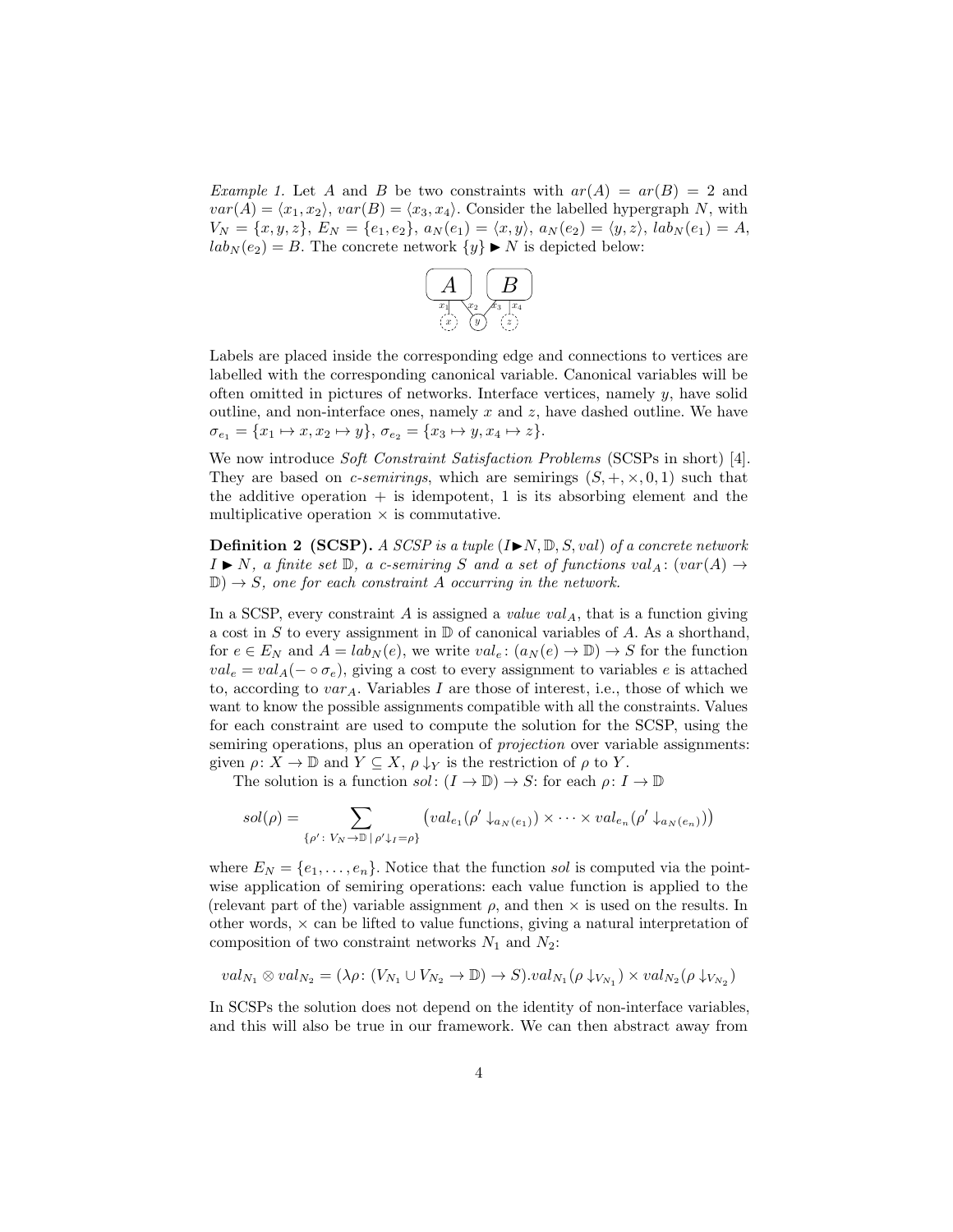those variables and take networks up to isomorphism. We say that two concrete networks  $I_1 \triangleright N_1$  and  $I_2 \triangleright N_2$  are isomorphic, written  $I_1 \triangleright N_1 \cong I_2 \triangleright N_2$ , whenever  $I_1 = I_2$  and there is an isomorphism  $\varphi: N_1 \to N_2$  such that  $\varphi(x) = x$ , for all  $x \in I_1$ .

**Definition 3 (network).**  $A(n \text{ abstract})$  network  $I \triangleright C$  is an isomorphism class of concrete networks. We also write  $I \triangleright N$  to mean that  $I \triangleright N$  is a canonical representative of its class.

In the following, we will depict abstract networks in the same way as concrete networks (see Example 1), implicitly assuming the choice of a canonical representative.

#### 2.2 Tree decomposition

A decomposition of a graph can be represented as a tree decomposition [21, 18], i.e., a tree where each vertex is a piece of the graph. We introduce a notion of rooted tree decomposition. Recall that a rooted tree  $T = (V_T, E_T)$  is a set of vertices  $V_T$  and a set of edges  $E_T \subseteq V_T \times V_T$ , such that there is a root, i.e. a vertex  $r \in V_T$ :

- with no ingoing edges: there are no edges  $(v, r)$  in  $E_T$ ;
- such that, for every  $v \in V_T$ ,  $v \neq r$ , there is a unique path from r to v, i.e., a unique sequence of edges  $(r, u_1), (u_1, u_2), \ldots, (u_n, v), n \geq 0.$

Definition 4 (Rooted tree decomposition of a hypergraph). A rooted tree decomposition of a hypergraph G is a pair  $\mathcal{T} = (T, X)$ , where T is a rooted tree and  $X = \{X_t\}_{t \in V_T}$  is a family of subsets of  $V_G$ , one for each vertex of T, such that:

- 1. for each vertex  $v \in V_G$ , there exists a vertex t of T such that  $v \in X_t$ ;
- 2. for each hyperedge  $e \in E_G$ , there is a vertex t of T such that  $a_G(e) \subseteq X_t$ ;
- 3. for each vertex  $v \in V_G$ , let  $S_v = \{t \mid v \in X_t\}$ , and  $E_v = \{(x, y) \in E_T \mid x, y \in E_v\}$  $S_v$ ; then  $(S_v, E_v)$  is a rooted tree.

We gave a slightly different definition of tree decomposition: the original one refers to a non-rooted, undirected tree. All tree decomposition in this paper are rooted, so we will just call them tree decompositions, omitting "rooted".

Tree decompositions are suited to decompose networks: we require that interface variables are located at the root.

Definition 5 (Decomposition of a network). The decomposition of a network  $I \triangleright N$  is a decomposition of N rooted in r, such that  $I \subseteq X_r$ .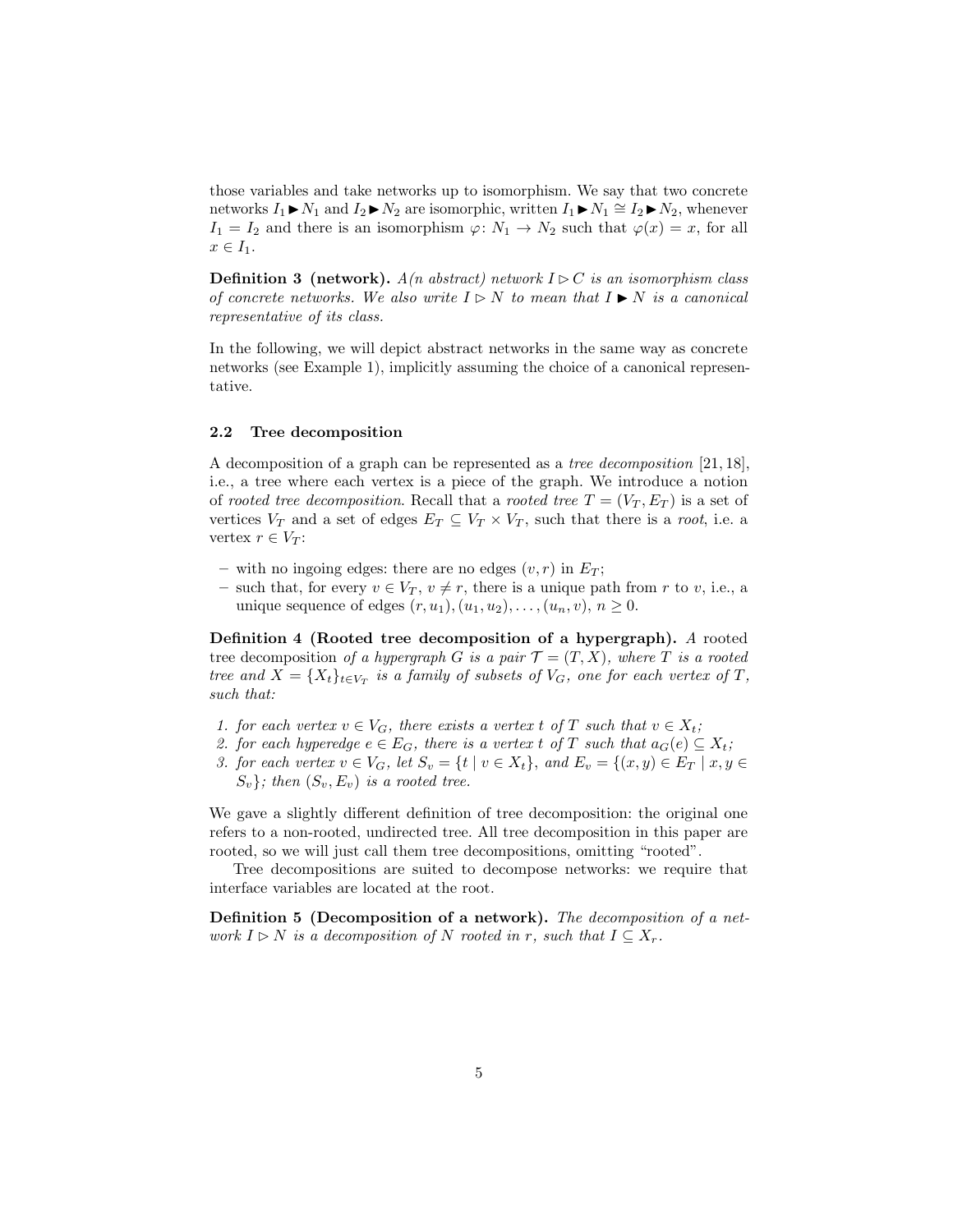#### 2.3 Dynamic programming via tree decompositions

The general issue of assigning a tree-like structure to graphs and networks in order to efficiently solve optimization problems is an issue of paramount importance in optimization theory. It is known as the dynamic programming secondary optimization problem [3].

The dynamic programming strategy of reducing problems to subproblems needs to express optimal solutions in terms of parameters, which represent shared variables between subproblems. Such a decomposition can be formalized via a tree decomposition  $\mathcal T$  of the graph, where each node t is a problem, its children are subproblems, and  $X_t$  are the problem's variables. The dynamic programming algorithm then is based on a bottom-up visit of the tree.

Usually, time and space requirements for computing parametric solutions are at least exponential in the number of variables. Thus the complexity of a problem is defined as the maximal number of parameters in its reductions, called *width*. Formally, we have width( $\mathcal{T}$ ) = max<sub>t∈T</sub>{|X<sub>t</sub>|}. The treewidth of a graph is the minimal width among all of its tree decompositions<sup>4</sup>. If graphs in a certain class have bounded treewidth, then their complexity becomes linear in their size - possibly with a big coefficient which depends on the treewidth bound – usually a tremendous achievement. Finding the treewidth, which involves a minimization over all the decomposition of a graph, is NP-complete. Even if expensive, an efficient solution of the secondary optimization problem may be essential whenever the original problem must be solved many times with different data and thus several approaches have been proposed for solving the secondary problem approximately.

# 3 Soft Constraint Evaluation Problems (SCEPs)

In this section we introduce Soft Constraint Evaluation Problems (SCEPs). They are problems involving soft constraints, generalizing SCSPs. We work in an algebraic setting: elements of the initial algebra describe the structure of SCEPs, and evaluations of such structure can be given in any other algebra satisfying the SCEP specification.

We write  $Perm(\mathbb{V})$  for the set of permutations over  $\mathbb{V}$ , i.e., bijective functions  $\pi: V \to V$ . A permutation algebra is an algebra for the signature comprising all permutations and the formal equations  $x \textbf{i}d = x$  and  $(x \pi_1) \pi_2 = x (\pi_2 \circ \pi_1)$  (the application of a permutation is written in postfix notation). The SCEP signature equips permutation algebras with additional operators.

**Definition 6 (SCEP signature).** Recall that  $\mathcal{E}_C$  is the ranked alphabet of constraints. The SCEP signature (s-signature in short) is given by the following grammar

 $p, q := p \parallel q \mid (x)p \mid p \pi \mid A(\tilde{x}) \mid \texttt{nil}$ where  $A \in \mathcal{E}_C$ ,  $\pi \in Perm(\mathbb{V})$ ,  $\{x\} \cup \tilde{x} \subseteq \mathbb{V}$  and  $|\tilde{x}| = ar(A)$ .

<sup>&</sup>lt;sup>4</sup> Width is conventionally defined as  $\max_{t \in T} \{|X_t|\} - 1$ . We drop "-1" so that it gives the actual number of parameters.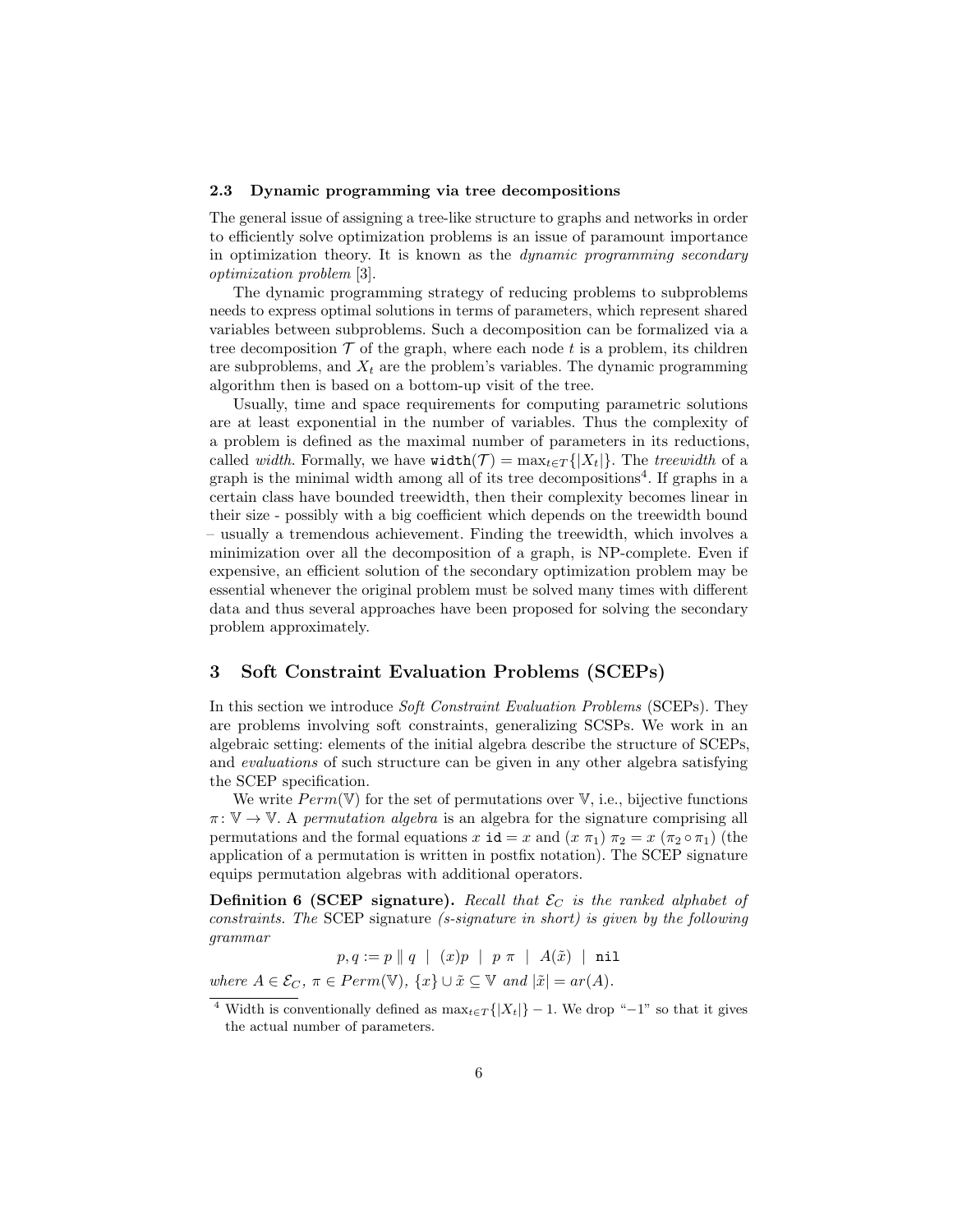$(AX_{\parallel})$  $p \parallel q \equiv_s q \parallel p$  (p ||q)  $r \equiv_s p \parallel (q \parallel r)$  p ||nil  $\equiv_s p$  $(AX_{(x)})$  (AX<sub>a</sub>)  $(x)(y)p \equiv_s (y)(x)p$   $(x)$ nil  $\equiv_s$ nil  $(x)p \equiv_s (y)p[x \mapsto y]$   $(y \notin fv(p))$  $(AX_{SE})$   $(AX_{\pi})$  $(x)(p || q) \equiv_s (x)p || q$   $(x \notin fv(q))$  $(v')\pi \equiv_s p(\pi \circ \pi')$  $(\mathbf{AX}_{\pi}^p)$  $A(x_1, \ldots, x_n)\pi \equiv_s A(\pi(x_1), \ldots, \pi(x_n))$  nil  $\pi \equiv_s$  nil  $(p \parallel q)\pi \equiv_s p\pi \parallel q\pi$  $((x)p)\pi \equiv_s (x)(p\pi_x) \quad (\pi_x(x) = x, \pi_x(y) = \pi(y)$  for  $x \neq y$ 

Fig. 1: Axioms of the strong SCEP specification.

The parallel composition  $p \parallel q$  represents the problem consisting of two subproblems p and q, possibly sharing some variables. The restriction  $(x)p$  represents the fact that p has been solved w.r.t. x. The permutation  $p\pi$  is p where variables have been renamed according to  $\pi$ . The *atomic SCEP A(* $\tilde{x}$ *)* only involves an instance of the constraint A over variables  $\tilde{x}$  (notice that the same variable may occur more than once in  $\tilde{x}$ ). The constant nil represents the *empty problem*.

The *free* variables  $fv(p)$  of p are

$$
fv(p \parallel q) = fv(p) \cup fv(q) \qquad fv(x)p) = fv(p) \setminus \{x\} \qquad fv(p\pi) = \pi(fv(p))
$$
  

$$
fv(A(\tilde{x})) = \tilde{x} \qquad \qquad fv(\text{nil}) = \emptyset
$$

We write  $v(p)$  for the set of all the variables occurring in p.

Definition 7 (Strong SCEP specification). The strong SCEP specification  $(s\text{-specification},\text{ in short})$  is formed by the signature in Definition 6 and the axioms in Fig. 1.

The operator  $\parallel$  forms a commutative monoid, meaning that problems in parallel can be solved in any order  $(AX_{\parallel})$ . Restrictions can be  $\alpha$ -converted  $(\mathbf{AX}_{\alpha})$ , i.e., the name of the variable w.r.t. which we solve the problem is irrelevant. Restrictions can also be swapped, i.e., we can solve w.r.t. variables in any order, and can be removed, whenever their scope is nil  $(AX_{(x)})$ . The scope of restricted variables can be narrowed to terms where they occur free  $(AX_{SE})$ . Axioms regarding permutations say that identity and composition behave as expected  $(AX_\pi)$  and that permutations distribute over syntactic operators  $(AX_{\pi}^p)$ . Permutations are assumed to behave in a capture avoiding way when applied to  $(x)p$ . Notice that restriction is idempotent, namely  $(x)(x)p \equiv_s (x)p$ .

We assume a standard operation of definition  $P(x_1, \ldots, x_n) \stackrel{\text{def}}{=} p$  where  $x_1, \ldots, x_n$  is a sequence of distinct variables including  $fv(p)$ . We write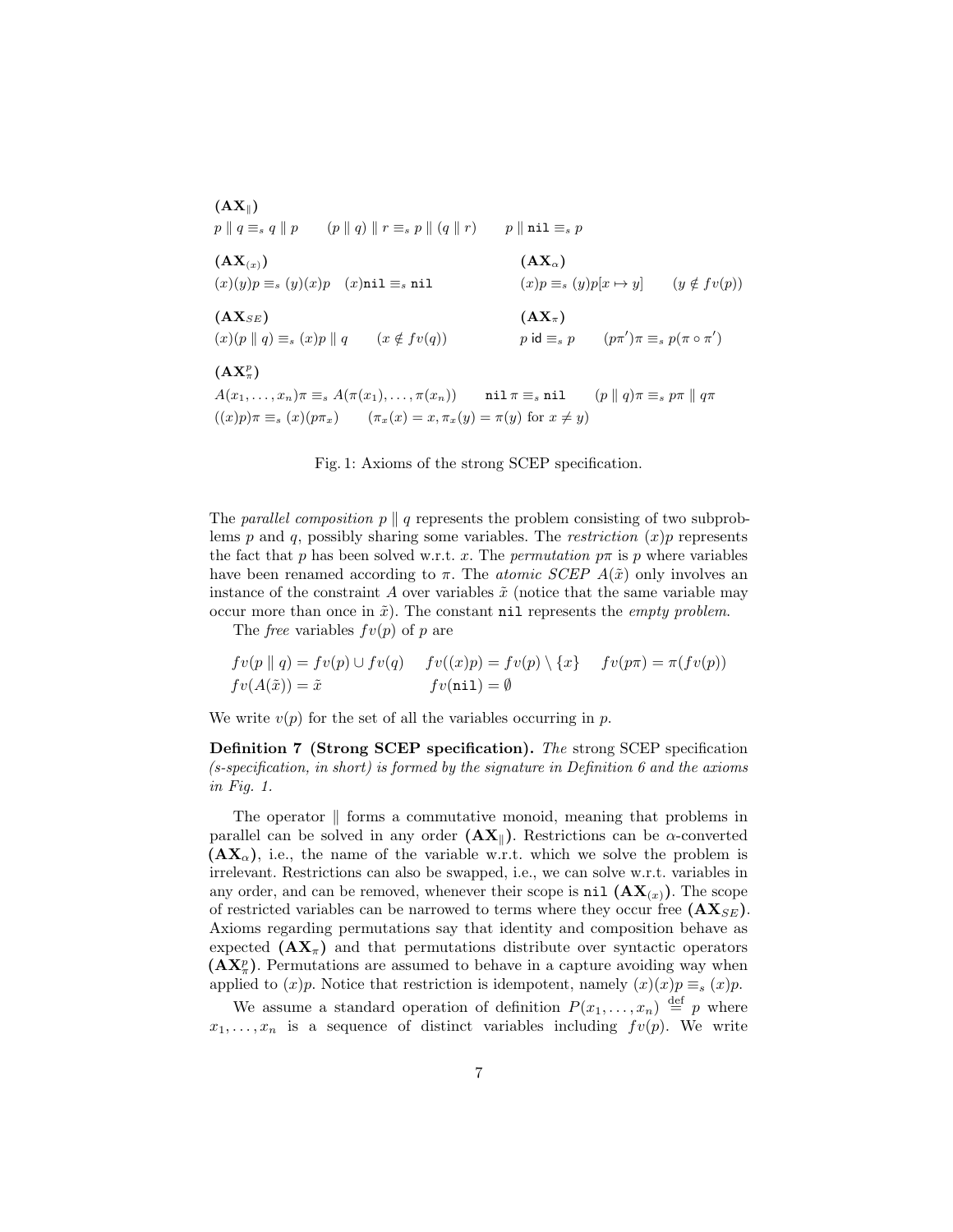$P(y_1, \ldots, y_n)$  for  $p[x_1 \mapsto y_1, \ldots, x_n \mapsto y_n]$ , where the substitution (not just a permutation) on  $p$  acts syntactically in a capture avoiding way. In this paper, we are interested in non-recursive (but possibly well founded) definitions only. Definitions respect permutations, namely  $P(x_1, \ldots, x_n) \pi \equiv_s P(\pi(x_1), \ldots, \pi(x_n)).$ 

We call *s-algebras* the algebras of the s-specification. Given an operation op in the s-specification,  $op^{\mathcal{A}}$  denotes the interpretation of  $op$  in the s-algebra A. Terms freely generated, modulo axioms of Fig. 1, are called s-terms. They form an initial s-algebra  $\mathcal{T}_s$ . By initiality, for any s-algebra A and  $p \in \mathcal{T}_s$ , there is a unique interpretation  $[\![p]\!]^{\mathcal{A}}$  of p as an element of  $\mathcal{A}$ , inductively defined as follows:

$$
\llbracket p \parallel q \rrbracket^{\mathcal{A}} = \llbracket p \rrbracket^{\mathcal{A}} \parallel^{\mathcal{A}} \llbracket q \rrbracket^{\mathcal{A}} \qquad \llbracket (x)p \rrbracket^{\mathcal{A}} = (x)^{\mathcal{A}} \llbracket p \rrbracket^{\mathcal{A}} \qquad \llbracket p \pi \rrbracket^{\mathcal{A}} = \llbracket p \rrbracket^{\mathcal{A}} \pi^{\mathcal{A}}
$$
\n
$$
\llbracket A(\tilde{x}) \rrbracket^{\mathcal{A}} = A(\tilde{x})^{\mathcal{A}} \qquad \llbracket \text{nil} \rrbracket^{\mathcal{A}} = \text{nil}^{\mathcal{A}}
$$

Here we use infix, prefix or postfix notation for functions  $op^{\mathcal{A}}$  to reflect the syntax of s-terms. We use the expression concrete terms to indicate syntactic terms that are not up to axioms.

Permutations in the specification allow computing the set of "free" variables, called (minimal) support, in any s-algebra.

**Definition 8 (Support).** Let A be a s-algebra. We say that a finite  $X \subset \mathbb{V}$ supports  $a \in \mathcal{A}$  whenever, for all permutations  $\pi$  acting as the identity on X, we have  $a\pi^{A} = a$ . The minimal support supp(a) is the intersection of all sets supporting a.

For instance, given a s-term  $p \in \mathcal{T}_s$ ,  $p\pi^{\mathcal{T}_s}$  applies  $\pi$  to all free names of p in a capture avoiding way. It is easy to verify that  $\text{supp}(p) = fv(p)$ .

An important property of SCEP algebras, following from the theory of permutation algebras, is that  $[\![p]\!]^{\mathcal{A}}$  depends on (at most) the free variables of p, formally: formally:

**Lemma 1.** supp $(\llbracket p \rrbracket^{\mathcal{A}}) \subseteq$  supp $(p)$ , for all s-terms p and s-algebras A.

## 3.1 Weak specification

Our syntax is expressive enough to describe both the problem's structure and its decomposition into subproblems. For instance, the structurally congruent concrete terms

$$
(y)(x)(z)(A(x,y) \| B(y,z)) \qquad (y)((x)A(x,y) \| (z)B(y,z))
$$

are equivalent s-terms, and so they describe the same problem, but the information about which subproblems to solve w.r.t.  $x$  and  $z$ , represented as the subterms in the scope of  $(x)$  and  $(z)$ , is different. To distinguish different decompositions, we introduce a *weak* SCEP specification where  $(AX_{SE})$  is dropped to avoid the rearrangement of restrictions.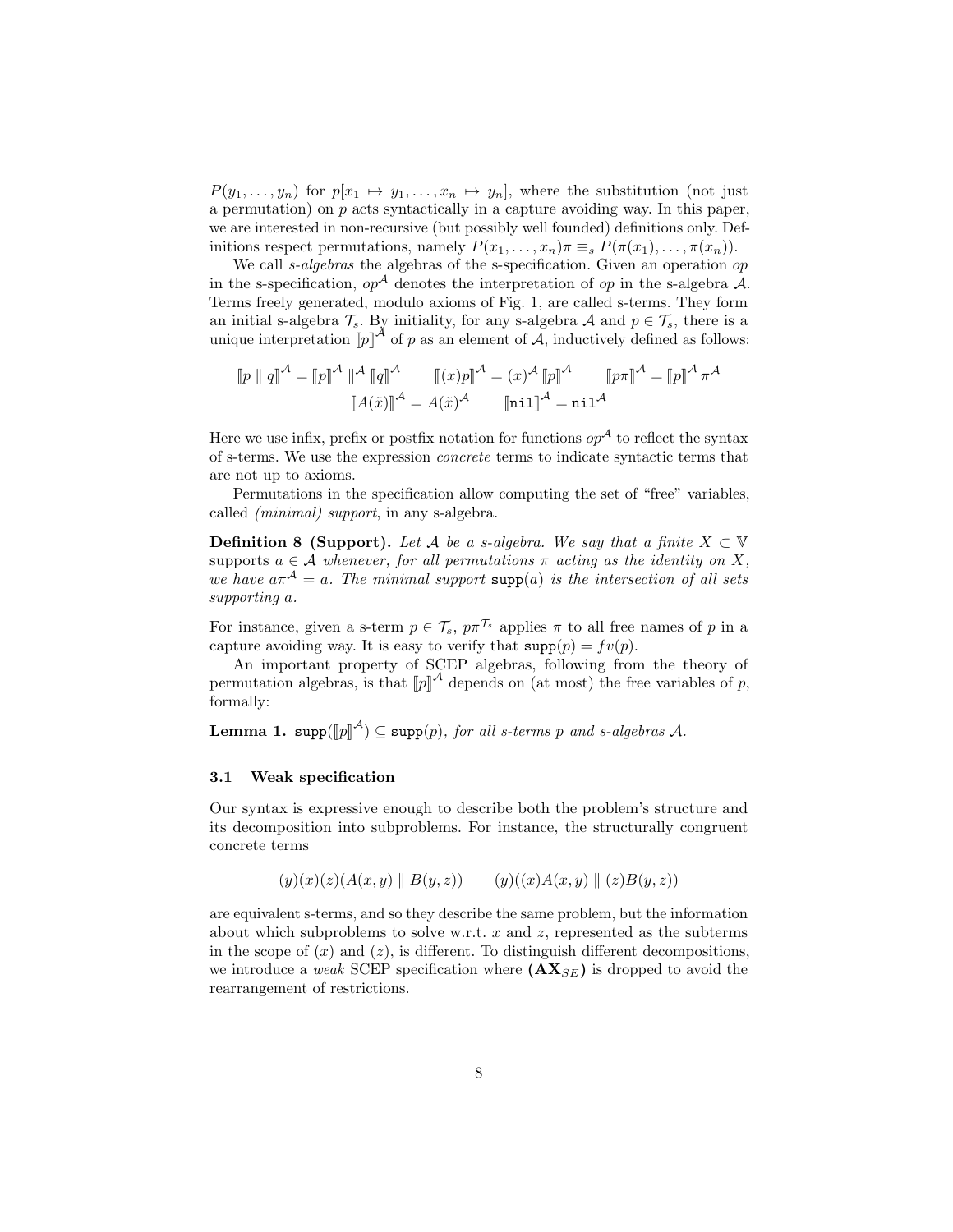Definition 9 (Weak SCEP specification). The weak SCEP specification (w-specification, in short), is the s-specification without  $(\mathbf{AX}_{SE})$ , and where the axiom  $(x)$ nil  $\equiv_s$  nil is replaced with

$$
(\mathbf{AX}_{(x)}^w) \qquad (x)p \equiv_w p \qquad (x \notin fv(p)) \enspace .
$$

The axiom  $(\mathbf{AX}_{(x)}^w)$  is needed to discard "useless" variables. In the s-specification, it can be derived using other axioms, including  $(AX_{SE})$ . This is not possible in the w-specification, so we need to state it explicitly.

Algebras of the w-specification are called w-algebras and the terms modulo its axioms are called w-terms, forming the initial w-algebra; w-terms can be understood as having a hierarchical structure, made of scopes determined by restrictions. We are interested in two forms of w-terms.

**Definition 10 (Normal and canonical forms).** A w-term is said to be in normal form whenever it is of the form  $(\tilde{x}) (A_1(\tilde{x}_1) \parallel A_2(\tilde{x}_2) \parallel \cdots \parallel A_n(\tilde{x}_n)),$ where  $\tilde{x} \subseteq \tilde{x}_1 \cup \cdots \cup \tilde{x}_n$ . It is in canonical form whenever it is obtained by the repeated application of the directed version of  $(AX_{SE})$ :  $(x)(p \parallel q) \rightarrow (x)p \parallel$  $q (x \notin fv(q))$  until termination. For both forms, we assume that subterms of the form  $(\tilde{x})$ nil (where  $\tilde{x}$  may be empty) are removed using  $(AX_{(x)})$  and  $(AX_{\parallel})$ . Normal and canonical forms exist in both concrete (no axioms) and abstract (up to weak axioms) versions.

Normal and canonical forms are somewhat dual: normal forms have all restrictions at the top level, whereas in canonical forms every restriction  $(x)$  is as close as possible to the atomic terms where  $x$  occurs. Notice that a s-term may have more than one canonical form, whereas normal forms are unique (both up to w-specification axioms).

#### 3.2 Soundness and completeness of networks

We now show that networks form a s-algebra, and that this algebra is isomorphic to  $\mathcal{T}_s$ . In other words, we show that the s-specification is sound and complete w.r.t. networks.

**Theorem 1.** Let  $N$  be the smallest algebraic structure defined as follows. Constants are:

$$
A^{\mathcal{N}}(x_1, x_2, \ldots, x_n) = \overbrace{\mathbb{E} \cup \mathbb{E} \mathbb{E} \cup \mathbb{E} \cup \mathbb{E} \cup \mathbb{E} \cup \mathbb{E} \cup \mathbb{E} \cup \mathbb{E} \cup \mathbb{E} \cup \mathbb{E} \cup \mathbb{E} \cup \mathbb{E} \cup \mathbb{E} \cup \mathbb{E} \cup \mathbb{E} \cup \mathbb{E} \cup \mathbb{E} \cup \mathbb{E} \cup \mathbb{E} \cup \mathbb{E} \cup \mathbb{E} \cup \mathbb{E} \cup \mathbb{E} \cup \mathbb{E} \cup \mathbb{E} \cup \mathbb{E} \cup \mathbb{E} \cup \mathbb{E} \cup \mathbb{E} \cup \mathbb{E} \cup \mathbb{E} \cup \mathbb{E} \cup \mathbb{E} \cup \mathbb{E} \cup \mathbb{E} \cup \mathbb{E} \cup \mathbb{E} \cup \mathbb{E} \cup \mathbb{E} \cup \mathbb{E} \cup \mathbb{E} \cup \mathbb{E} \cup \mathbb{E} \cup \mathbb{E} \cup \mathbb{E} \cup \mathbb{E} \cup \mathbb{E} \cup \mathbb{E} \cup \mathbb{E} \cup \mathbb{E} \cup \mathbb{E} \cup \mathbb{E} \cup \mathbb{E} \cup \mathbb{E} \cup \mathbb{E} \cup \mathbb{E} \cup \mathbb{E} \cup \mathbb{E} \cup \mathbb{E} \cup \mathbb{E} \cup \mathbb{E} \cup \mathbb{E} \cup \mathbb{E} \cup \mathbb{E} \cup \mathbb{E} \cup \mathbb{E} \cup \mathbb{E} \cup \mathbb{E} \cup \mathbb{E} \cup \mathbb{E} \cup \mathbb{E} \cup \mathbb{E} \cup \mathbb{E} \cup \mathbb{E} \cup \mathbb{E} \cup \mathbb{E} \cup \mathbb{E} \cup \mathbb{E} \cup \mathbb{E} \cup \mathbb{E} \cup \mathbb{E} \cup \mathbb{E} \cup \mathbb{E} \cup \mathbb{E} \cup \mathbb{E} \cup \mathbb{E} \cup \mathbb{E} \cup \mathbb{E} \cup \mathbb{E} \cup \mathbb{E} \cup \mathbb{E
$$

and operations are:

$$
(I \rhd N)\pi^{\mathcal{N}} = \pi(I) \rhd N_I^{\pi} \qquad (x)^{\mathcal{N}}(I \rhd N) = I \setminus \{x\} \rhd N
$$

$$
I_1 \rhd N_1 \parallel^{\mathcal{N}} I_2 \rhd N_2 = I_1 \cup I_2 \rhd N_1 \uplus_{I_1, I_2} N_2
$$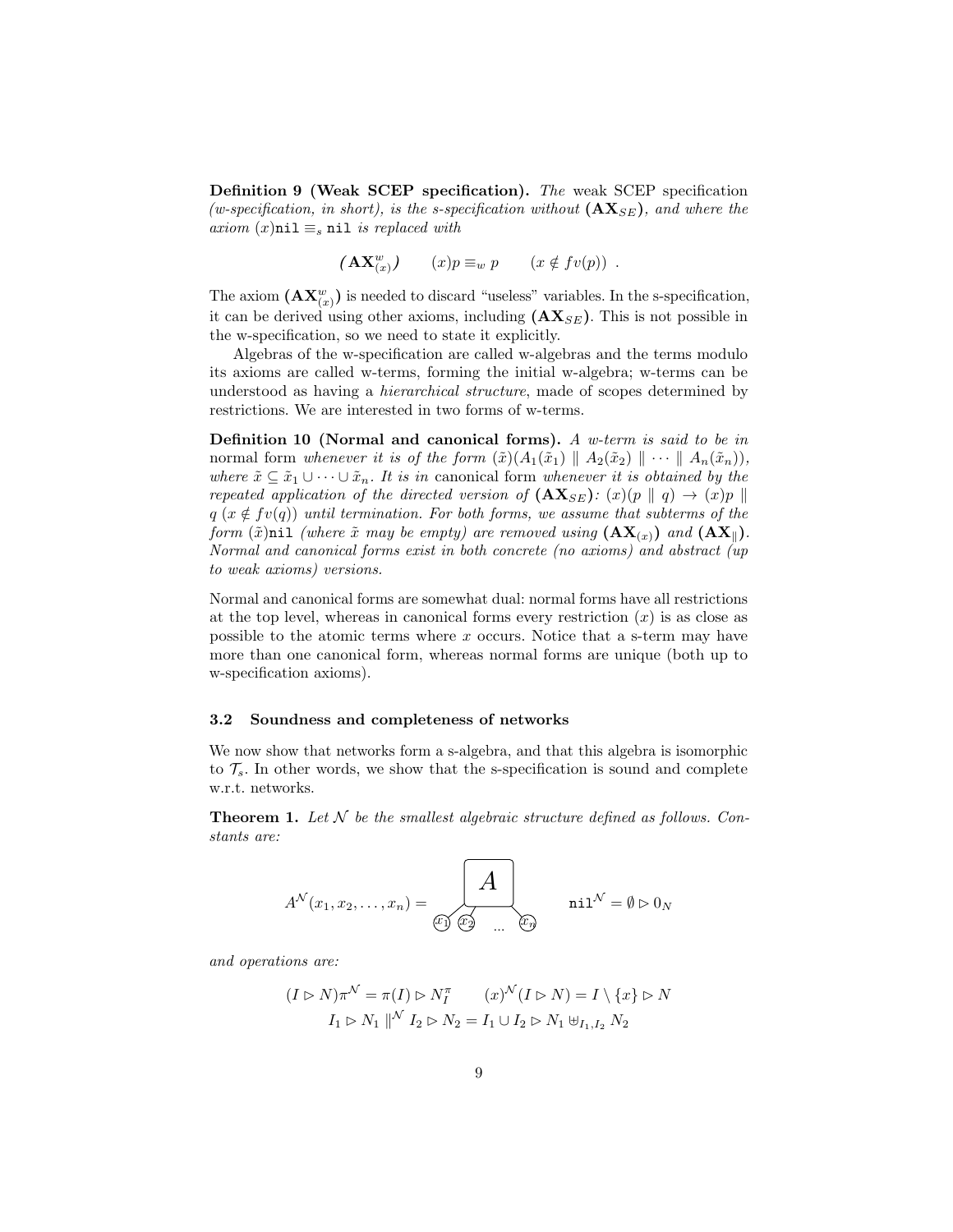where:  $N_I^{\pi}$  is N where  $v \in I$  is replaced with  $\pi(v)$ ;  $N_1 \uplus_{I_1, I_2} N_2$  is the disjoint union of  $N_1$  and  $N_2$  where vertices in  $I_1 \cup I_2$  with the same name are identified; and  $0_N$  is the network with no vertices and edges. Then N is a s-algebra.

Even if not depicted, when the same variable x occurs twice in  $A(x_1, x_2, \ldots, x_n)$ , the corresponding hyperdge has two tentacles connected to the same vertex  $x$ . Theorem 1 implies that there is a unique evaluation of s-terms: given  $p$ , the corresponding network  $[\![p]\!]^{\mathcal{N}}$  can be computed by structural recursion. We show that any network is the evaluation of an s-term. In order to do this, we first give translations between concrete networks and s-terms in normal forms over the same set of variables, which will also be useful later.

**Definition 11 (Translation functions).** Let  $I \triangleright N$  be a concrete network. Let  $e_1, \ldots, e_n$  be its edges, and let  $A_i = lab_N(e_i)$ ,  $\tilde{x}_i = a_N(e_i)$ . Then we define

$$
\mathtt{term}(I \blacktriangleright N) = (V_N \setminus I)(A_1(\tilde{x}_1) \parallel \cdots \parallel A_n(\tilde{x}_n))
$$

Vice versa, given a concrete term in normal form  $p = (\tilde{x})(A_1(\tilde{x}_1) \parallel \cdots \parallel A_n(\tilde{x}_n))$ we define  $\texttt{net}(p) = fv(p) \blacktriangleright N_p$ , where:

 $-V_{N_p} = v(p);$  $E_{N_p} = \{e_{A_i}^{(i)}\}$  $A_i(x_i)$  |  $A_i(\tilde{x}_i)$  is an atomic subterm of  $p\}$ ;  $- a_{N_p}$  and lab<sub>N<sub>p</sub></sub> map  $e_{A_i}^{(i)}$  $\mathcal{L}_{A_i(\tilde{x}_i)}^{(i)}$  to  $\tilde{x}_i$  and  $A_i$ , respectively.

Notice that we assume an indexing on atomic subterms of  $p$ . This allows net to map two identical subterms to different edges.

*Example 2.* Consider the term in normal form  $p = (x)(z)(A(x, y) \parallel B(y, z)),$ then  $\texttt{net}(p)$  is the concrete network depicted in Example 1.

Completeness is a consequence of the following theorem.

Theorem 2. Given two s-terms in normal form  $n_1$  and  $n_2$ , if  $\text{net}(n_1) \cong \text{net}(n_2)$ then  $n_1 \equiv_s n_2$ . As a consequence,  $[\![p_1]\!]^{\mathcal{N}} = [\![p_2]\!]^{\mathcal{N}}$  implies  $p_1 \equiv_s p_2$ , for any two s-terms.

#### 4 SCSPs as SCEPs

We now show how SCSPs are represented and solved as SCEPs. Consider the SCSPs definable over a fixed c-semiring  $S$ , a fixed domain of variable assignments  $D$  and a fixed family of value functions  $val_A$ , one for each atomic constraint. SCEPs for such SCSPs can be defined as follows: networks are the underlying ones of SCSPs, and the SCEP algebra for evaluations is formed by value functions. Here by value function we mean functions of the form  $(\mathbb{V} \to \mathbb{D}) \to S$ . This is different from Section 2.1, where domain of value functions are variable assignments  $I \to \mathbb{D}$ , with  $I$  a finite set. We will see that the new formulation is equivalent, and allows for simpler algebraic operations, because they do not depend on the "types" of assignments.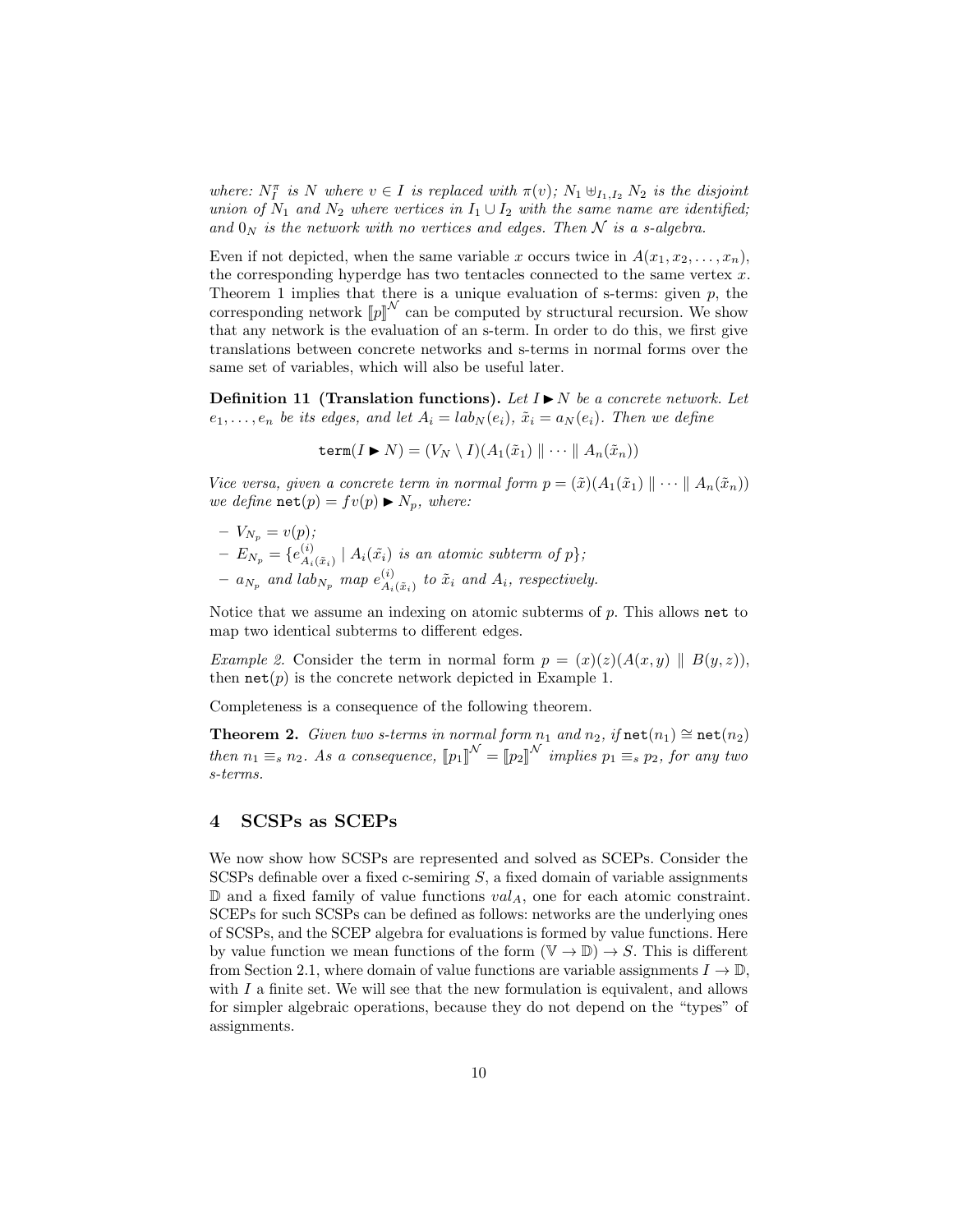**Theorem 3.** Let  $V$  be the smallest algebraic structure defined as follows. For any  $\rho: \mathbb{V} \to \mathbb{D}$ , constants are:

$$
A^{\mathcal{V}}(x_1, x_2, \dots, x_n)\rho = val_A(\rho \downarrow_{\{x_1, x_2, \dots, x_n\}} \circ \hat{\sigma}) \quad \text{nil}^{\mathcal{V}} \rho = 1
$$

and operations are:

$$
((x)^{\mathcal{V}}\phi)\rho = \sum_{d \in \mathbb{D}} \phi(\rho[x \mapsto d]) \qquad (\phi \pi^{\mathcal{V}})\rho = \phi(\rho \circ \pi) \qquad (\phi_1 \parallel^{\mathcal{V}} \phi_2)\rho = \phi_1 \rho \times \phi_2 \rho
$$

where  $\hat{\sigma}$  maps var(A) to  $\langle x_1, x_2, \ldots, x_n \rangle$ , component-wise. Then V is a s-algebra.

Notice that  $\mathbb{I}^{\mathcal{V}}$  is the extension of the ⊗ operator of Section 2.1 to arbitrary value functions, but it is simpler: projections are not needed here, because variable assignments all have the same type, namely  $\mathbb{V} \to \mathbb{D}$ .

Now we show that the evaluation function  $\left[-\right]^{\mathcal{V}}$ , applied to a network  $I \triangleright N$ , gives the solution of the SCSP defined over that network. Notice that  $[[I \triangleright N]]^{\mathcal{V}}$ has type  $(\mathbb{V} \to \mathbb{D}) \to S$ , but its domain should be of the form  $I \to \mathbb{D}$ . However,  $[I \triangleright N]^{\mathcal{V}}$  has the following property.

Property 1 (Compactness). We say that  $\phi: (\mathbb{V} \to \mathbb{D}) \to S$  is compact if  $\rho \downarrow_{\text{supp}(\phi)} = \rho' \downarrow_{\text{supp}(\phi)}$  implies  $\phi \rho = \phi \rho'$ , for all  $\rho, \rho' : \mathbb{V} \to \mathbb{D}$ .

Now, by Lemma 1, we have  $\text{supp}([\![I \rhd N]\!]^\mathcal{V}) \subseteq \text{supp}(I \rhd N) = I$ . Therefore compactness means that  $[I \triangleright N]^{\mathcal{V}}$  only depends on assignments to interface<br>variables. The interpretation of constants is clearly compact and by structural variables. The interpretation of constants is clearly compact and, by structural induction, we can show that compound terms are. We have our main result.

**Theorem 4.** Given a SCSP with underlying network  $I \triangleright N$  and value functions  $val_A$ , we have that  $I \rhd N$  evaluated in  $V$ , namely  $[I \rhd N]^V$ , is its solution.

We stress that SCEPs are more general than SCSPs: an example will be shown in Section 8.

#### 5 Evaluation complexity

Although all the s-terms corresponding to the same network have the same evaluation in any algebra A, different ways of computing such an evaluation, represented as different w-terms, may have different computational costs. As already mentioned, finding the best one amounts to giving a solution for the secondary optimization problem.

We introduce a notion of complexity of w-terms to measure the computational costs of such evaluations.

**Definition 12.** Given a w-term p, its complexity  $\langle p \rangle$  is defined as follows:

$$
\langle p \parallel q \rangle = \max \{ \langle p \rangle, \langle q \rangle, |fv(p \parallel q)| \} \qquad \langle \langle x \rangle p \rangle = \langle \langle p \rangle \rangle \qquad \langle \langle p \pi \rangle \rangle = \langle \langle p \rangle \rangle
$$

$$
\langle \langle A(\tilde{x}) \rangle \rangle = |\tilde{x}| \qquad \langle \langle \text{nil} \rangle \rangle = 0
$$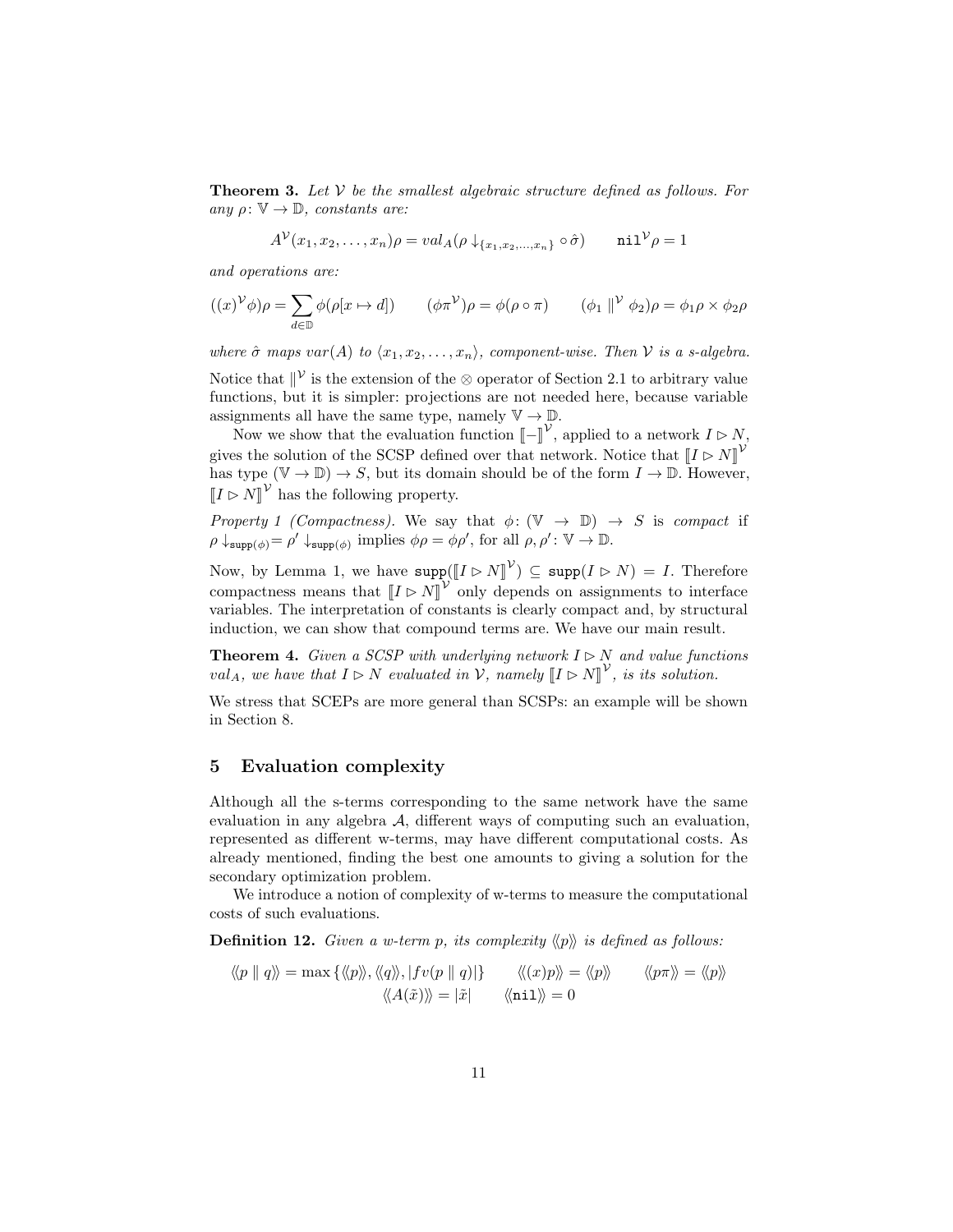The complexity of  $p$  is the maximum "size" of elements of  $A$  computed while inductively constructing  $[\![p]\!]^A$ , the size being given by the number of variables<br>in the support. Notice that all the concrete terms corresponding to the same in the support. Notice that all the concrete terms corresponding to the same abstract w-term have the same complexity.

The soundness of this definition follows from Lemma 1: if  $[\![p']\!]^{\mathcal{A}}$  is computed<br>be constructing  $[\![u]\!]^{\mathcal{A}}$  are here some  $([\![u']\!]^{\mathcal{A}}) \subseteq \text{sum}(u')$  and this solation superpose while constructing  $[p]^A$ , we have  $\text{supp}([p']^A) \subseteq \text{supp}(p')$ , and this supports does not depend on the choice of A. The interesting aggregation u<br>J  $\mathcal{A}$ )  $\subseteq$  supp $(p')$ , and this relation among supports does not depend on the choice of  $A$ . The interesting cases are  $(x)p$  and p  $\|p\|$  a: the computation of  $\left[\![(x)p\right]\!]^{\mathcal{A}}$  relies on that of  $\left[\![p]\right]\!]^{\mathcal{A}}$ , whose support may be bigger, so we set the complexity of  $(x)p$  to that of p; computing  $[p \mid q]^A$  requires computing  $[\![p]\!]^{\mathcal{A}}$  and  $[\![q]\!]^{\mathcal{A}}$ , but the support of the resulting element of  $\mathcal{A}$  is (at most) the union of these of n and  $q$ , so we have to find the maximum value most) the union of those of  $p$  and  $q$ , so we have to find the maximum value among  $\langle p \rangle, \langle q \rangle$  and the overall number of free variables.

Complexity is well-defined only for w-terms, because applying  $(AX_{SE})$  may change the complexity. Indeed, we have the following results for w-terms.

**Lemma 2.** Given  $(x)(p || q)$ , with  $x \notin fv(q)$ , we have  $\langle (x)p || q \rangle \leq \langle (x)(p || q) \rangle$ .

As an immediate consequence, all the canonical forms of a term always have lower or equal complexity than the normal form.

Theorem 5. Given a term p, let n be its normal form. Then, for all canonical forms c of p we have  $\langle\langle c \rangle\rangle \leq \langle\langle n \rangle\rangle$ .

Of course, different canonical forms may have different complexities. However, due to Lemma 2, canonical forms may be considered as local minima of complexity w.r.t. the application of axioms of the strong specification.

## 6 Tree decompositions as w-terms

In this section we provide a translation from tree decompositions to w-terms. This enables applying algebraic techniques to tree decompositions, and improving their complexity by bringing the corresponding w-terms in canonical form.

Given a network  $I \triangleright N$ , let  $\mathcal{T} = (T, X)$  be one of its tree decompositions. Its completed version  $CT = (\mathcal{T}, \{t_x\}_{x \in E_N \cup V_N})$  explicitly associates components of N to vertices of T: for each  $v \in V_N$  (resp.  $e \in E_N$ ),  $t_v$  (resp.  $t_e$ ) is the closest vertex to the root of T such that  $v \in X_{t_v}$  (resp.  $a_N(e) \subseteq X_{t_e}$ ). By the definition of rooted tree decomposition (Definition 4), such vertices  $t_x$  exist (properties 1 and 2), and can be characterized as the roots of the subtrees of  $T$  induced by  $x$ (by  $a_N(x)$ , if x is an edge), according to property 3.

We now translate  $\mathcal{CT}$  into a w-term. Given a vertex t of T, let

$$
V(t) = \{ v \in V_N \mid t_v = t \} \qquad E(t) = \{ e \in E_N \mid t_e = t \} .
$$

Suppose t has children  $t_1, \ldots, t_n$  and  $E(t) = \{e_1, \ldots, e_k\}$ , with  $n, k \geq 0$ . Let  $\tilde{x} = V(t) \setminus I$ . The w-term  $\chi(t)$  is inductively defined as follows:

$$
\chi(t) = (\tilde{x})(A_1(\tilde{x}_1) \parallel \cdots \parallel A_k(\tilde{x}_k) \parallel \chi(t_1) \parallel \cdots \parallel \chi(t_n))
$$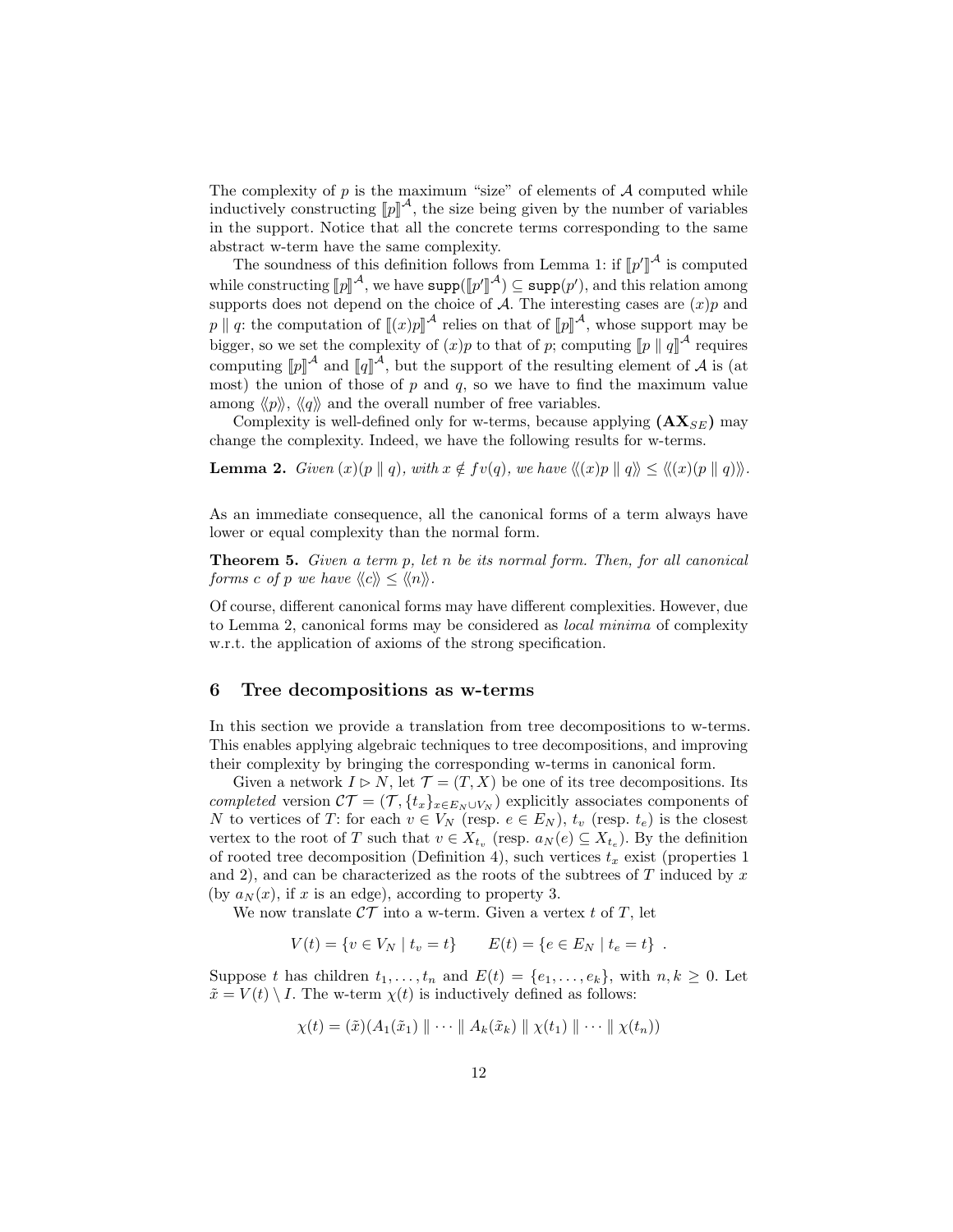

(a) Network (b) One of its tree decompositions

Fig. 2: Example network and tree decomposition.

where  $A_i = lab_N(e_i)$  and  $\tilde{x}_i = a_N(e_i)$ . When  $k = 0$  and/or  $n = 0$ , the corresponding part of the parallel composition degenerates to nil. We assume that subterms of the form  $(\tilde{x})$ nil are removed via  $(AX_{(x)})$  and  $(AX_{\parallel})$ .

Example 3. Consider the network in Fig. 2a, whose underlying graph is taken from [6]. A tree decomposition for it is shown in Fig. 2b. Recall that interface variables have solid outline, namely they are  $a$  and  $c$ . Its completed version has:  $t_a = t_c = t_f = t_1, t_b = t_2, t_e = t_d = t_3, t_h = t_5$  and  $t_g = t_4, t_{(a,b)} = t_2, t_{(a,c)} = t_1$ ,  $t_{(a,g)} = t_4, t_{(b,c)} = t_2, t_{(c,d)} = t_3, t_{(c,e)} = t_3, t_{(c,f)} = t_1, t_{(d,e)} = t_3, t_{(f,g)} = t_4,$  $t_{(q,h)} = t_5$ . Therefore we have

$$
\chi(t_1) = (f)(C(a, c) \parallel H(c, f) \parallel \chi(t_2) \parallel \chi(t_3) \parallel \chi(t_4))
$$
  
\n
$$
\chi(t_2) = (b)(A(a, b) \parallel B(b, c))
$$
  
\n
$$
\chi(t_3) = (e)(d)(D(c, d) \parallel E(d, e) \parallel F(c, e))
$$
  
\n
$$
\chi(t_4) = (g)(I(f, g) \parallel G(a, g) \parallel \chi(t_5))
$$
  
\n
$$
\chi(t_5) = (h)L(g, h)
$$

Again, notice that interface variables a and c are not restricted in  $\chi(t_1)$ .

**Definition 13** (wterm). Given a tree decomposition  $\mathcal T$  rooted in r, the corresponding w-term wterm(T) is  $\chi(r)$  computed on the completed version of T.

We have that  $\text{wterm}(\mathcal{T})$  correctly represents the network  $\mathcal{T}$  decomposes.

**Proposition 1.** Let  $\mathcal{T}$  be a rooted tree decomposition for  $I \triangleright N$ . Then  $\llbracket \texttt{wterm}(\mathcal{T}) \rrbracket^{\mathcal{N}} = I \triangleright N.$ 

We now have one of our main results, relating the width of  $\mathcal T$  and the complexity of the corresponding w-term.

**Proposition 2.** Given a tree decomposition  $T$ ,  $\langle \text{wterm}(T) \rangle \leq \text{width}(T)$ .

# 7 Computing canonical decompositions

We now give a simple algorithm to compute canonical term decompositions. The algorithm is shown in Fig. 3. It is based on bucket elimination [22, 5.2.4], also known as adaptive consistency. However, we will show that bucket elimination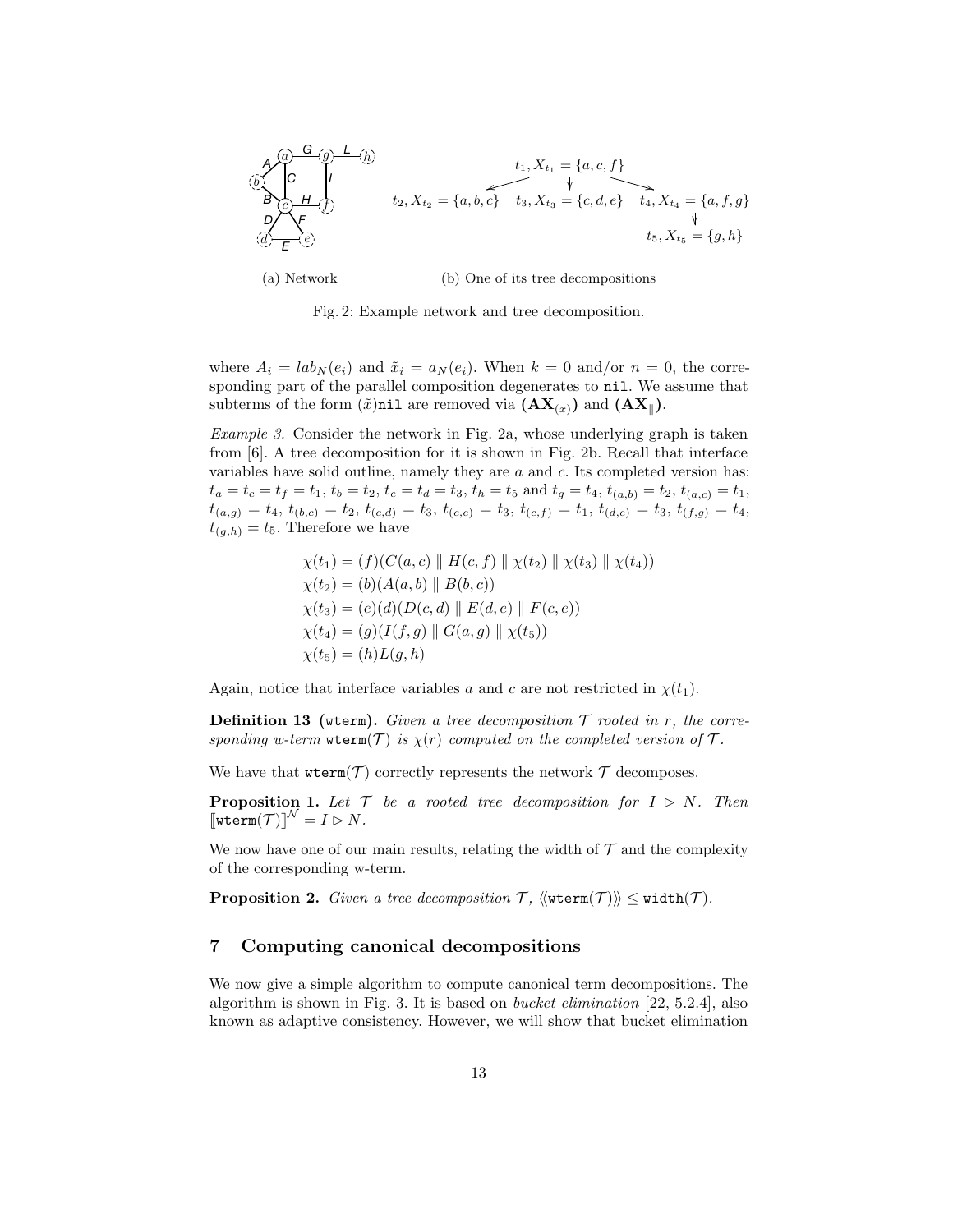**Inputs:** s-term  $(R)A$  in normal form; a total order  $O_R$  over  $R$ . **Output:** w-term  $P$  in canonical form.

 $1 \quad P \leftarrow (R)A$ 2 while  $O_R \neq \emptyset$ 3  $x \leftarrow \text{extract } \max O_R$ 4 find all terms  $A' \subseteq A$  such that  $x \in fv(A')$ 5 if  $A' = \{(R')P'\}$  where P' has no top-level restriction 6  $Q \leftarrow$  call the algorithm on  $(x)P'$  with order  $\{(x,x)\}\$ 7  $P'' \leftarrow (R')Q$ 8 else  $P'' \leftarrow (x)A'$ 9  $P \leftarrow (R \setminus \{x\})A \setminus A' \cup \{P''\}$ 10 return P

Fig. 3: Algorithm to compute canonical w-terms:  $P, P', P''$  and  $Q$  denote w-terms,  $R$  and  $R'$  are sets of restricted variables, and  $A$ ,  $A'$  are multisets of atomic or restriction-rooted w-terms.

may also produce non-canonical decompositions, whereas our algorithm produces all and only canonical terms.

Bucket elimination works as follows. Given a CSP network of constraints, its variables are ordered, and constraints are partitioned into buckets: each constraint is placed in the bucket of its last variable in the order. At any step the bucket of the last variable, say  $x$ , is eliminated by synthesising a new constraint involving all and only the variables in the bucket different than  $x$ . This constraint is put again in the bucket of its last variable. The solution is produced when the last bucket is eliminated. Notice that one can also eliminate a subset of the variables, and obtain a solution parametric in the remaining variables.

In our algorithm, putting a constraint in the bucket of its last variable corresponds to applying the scope extension axiom. The algorithm takes a s-term in normal form as input, represented as  $(R)A$ , where A is a multiset of atomic terms and  $R$  is the set of variables to be eliminated. This notation amounts to taking the term up to weak axioms. A total order on  $R$  is given as input as well. The algorithm operates as follows. It picks the max variable (line 3) and partitions the input w-term into subterms according to whether the chosen variable occurs free or not (line 4). When line 4 returns a singleton  $\{(R')P'\},\$ the algorithm attempts at pushing the variable  $x$  further inside  $P'$ , achieving the same effect as  $(AX_{SE})$ . This is done by first calling the algorithm on  $(x)P'$  and then restricting  $R'$  in the resulting term. This operation can be understood as a sequence of restriction swaps that bring  $x$  closer to  $P'$ .

We have that the algorithm returns all and only the canonical forms of  $(R)A$ .

**Theorem 6.** C is a canonical form of  $(R)A$  if and only there is  $O_R^C$  such that the algorithm in Fig. 3 with inputs  $(R)A$  and  $O_R^C$  outputs  $C$ .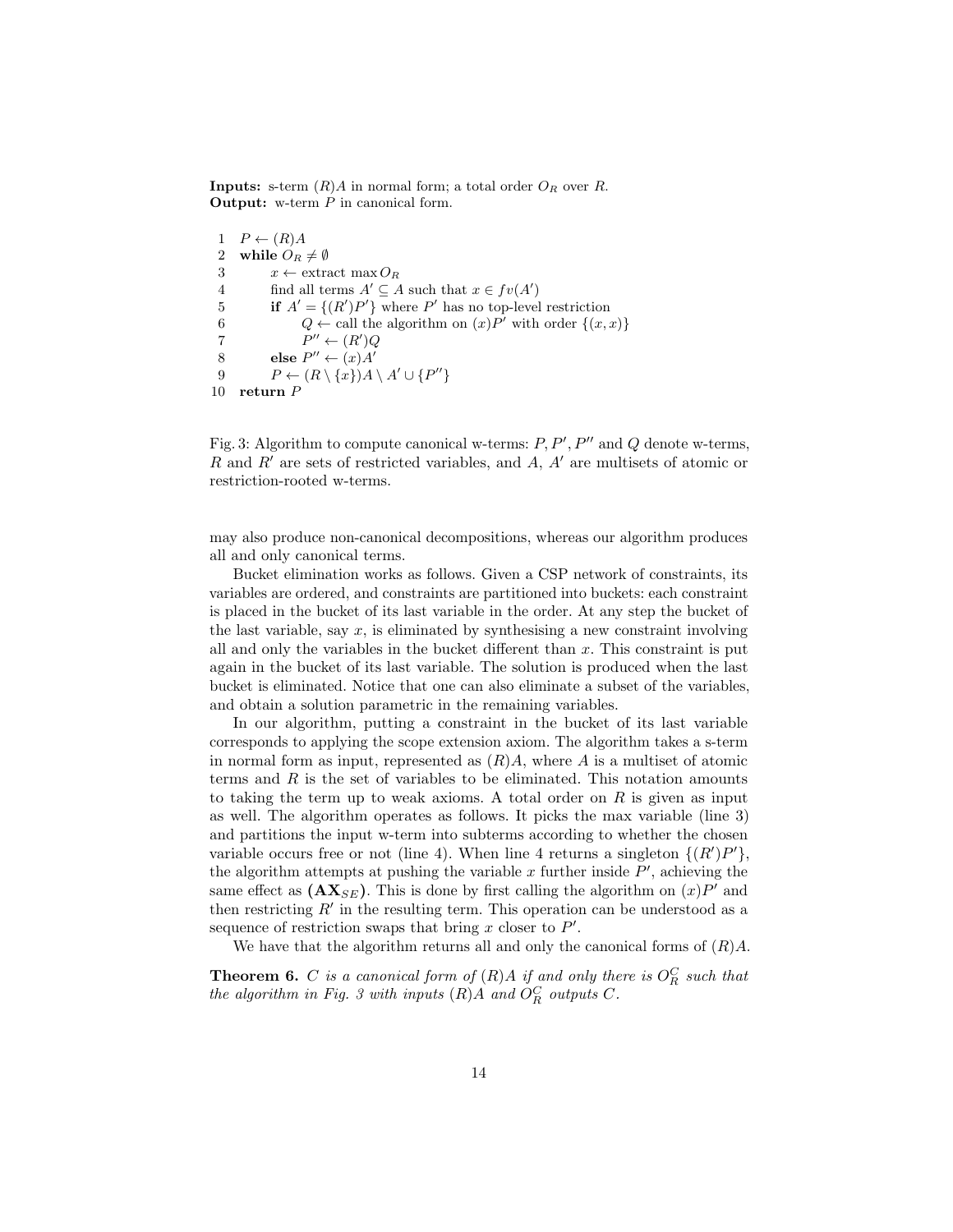It is easy to see that the worst case complexity for the algorithm is given by the product of the number of variables by the number of atomic terms. In fact, this is the maximal number of times the test  $x \in fv(A')$  is executed in line 4. The same worst case complexity holds for the ordinary bucket algorithm.

Example 4. Let us apply the algorithm to the following term in normal form:

$$
P = (\{x_1, x_2, x_3, x_4\})\{A(x_1, x_2), B(x_1, x_4), C(x_1, x_3), D(x_3, x_4)\}
$$

with  $O_R = x_4 < x_3 < x_2 < x_1$ . Line 3 picks  $x_1$  and line 4 gives  $A' =$  ${A(x_1, x_2), B(x_1, x_4), C(x_1, x_3)}$ . As A' is not a singleton, P becomes

$$
(\{x_2,x_3,x_4\})\{D(x_3,x_4),(x_1)\{A(x_1,x_2),B(x_1,x_4),C(x_1,x_3)\}\}.
$$

In the next iteration  $x_2$  is picked from  $O_R$ , and we have  $A' =$  $(x_1) \{A(x_1, x_2), B(x_1, x_4), C(x_1, x_3)\}.$  Now A' is a singleton, so the algorithm is called on

$$
(x_2)\{A(x_1,x_2),B(x_1,x_4),C(x_1,x_3)\}\
$$

with  $\{(x_2, x_2)\}\$  order. The restriction  $(x_2)$  is pushed further inside, and the term

$$
\{(x_2)A(x_1,x_2),\{B(x_1,x_4),C(x_1,x_3)\}\}\
$$

is returned. Line 7 will prepend  $(x_1)$  to the term above, and line 8 will construct the following term

$$
(\{x_3,x_4\})\{D(x_3,x_4),(x_1)\{(x_2)A(x_1,x_2),\{B(x_1,x_4),C(x_1,x_3)\}\}.
$$

which is then returned. The next two iterations will pick  $x_3$  and  $x_4$ , and the then and else cases of line 5 are executed respectively. In the end we get the term (in usual notation):

$$
C = (x_4)(x_3)(D(x_3, x_4) | (x_1)((x_2)A(x_1, x_2) | B(x_1, x_4) | C(x_1, x_3)))
$$

Bucket elimination corresponds to always executing line  $8$ , even when  $A'$  is a singleton. In this case the result would be:

$$
P' = (x_4)(x_3)(D(x_3, x_4) | (x_1)(x_2)(A(x_1, x_2) | B(x_1, x_4) | C(x_1, x_3)))
$$

which is not in canonical form and has worst complexity. In fact, we have  $\langle\!\langle C \rangle\!\rangle = 3 < \langle\!\langle P' \rangle\!\rangle = 4.$ 

# 8 Example

In this section we present an example of an optimization problem which is a SCEP and cannot be represented as a SCSP.

Consider a social network, based on an overlay network, where certain meeting activities for a group of sites require the existence of routing paths between every pair of collaborating sites. Under the assumption that the network is composed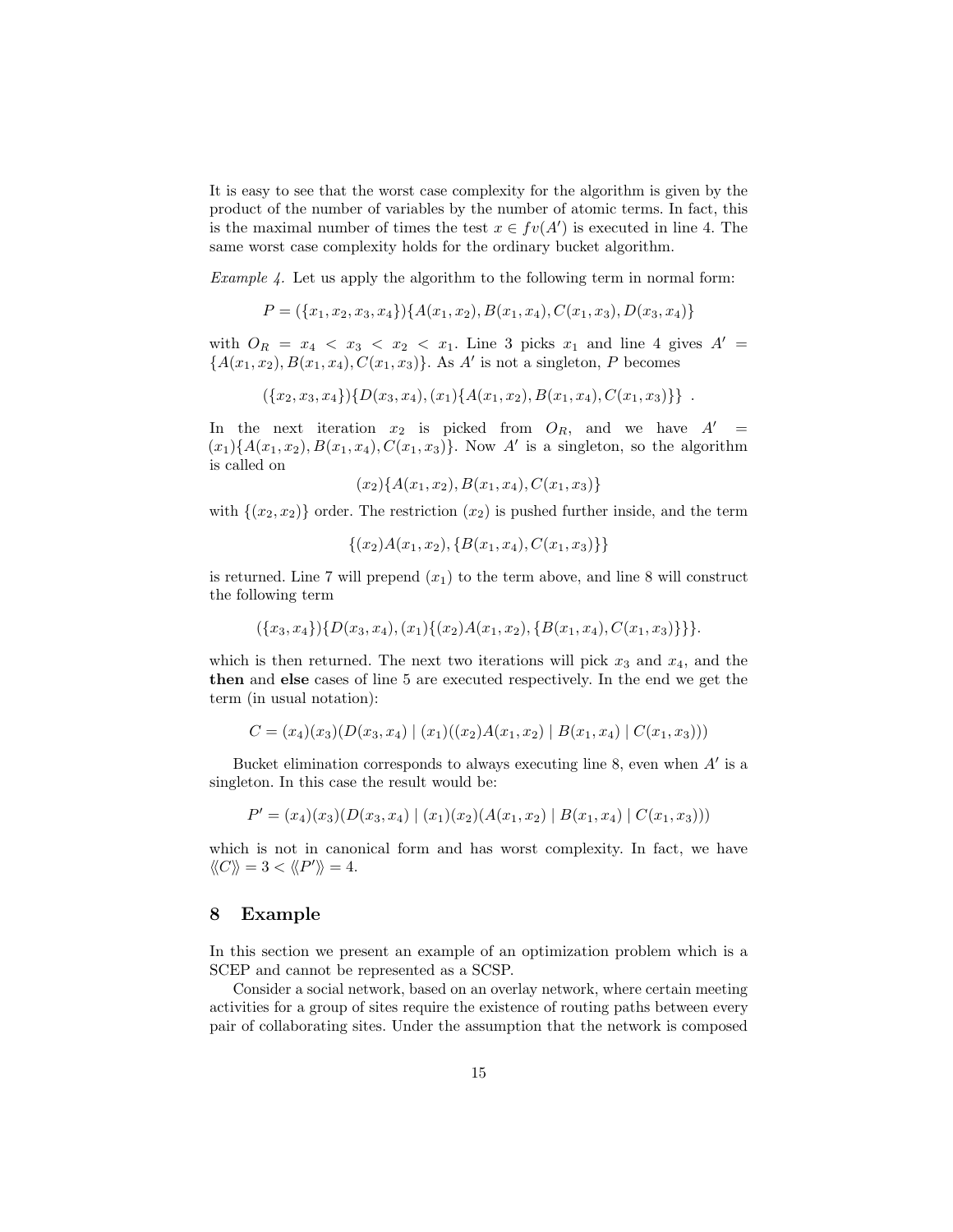of end-to-end two-way connections with independent probabilities of failure, we want to find the probability of a given group of sites staying connected.

We formalize the problem as a SCEP as follows. We consider networks that are undirected, binary graphs with no loops (but possibly with circuits), modelling the overlay network. Each edge has an associated probability of failure. The solution of the problem is the probability of some interface vertices staying connected. To achieve this, the idea is evaluating networks  $I\triangleright N$  into an algebra of probability distributions P on the partitions  $Part(I)$  of I. Thus every partition of I, characterizing a certain level of connectivity, is assigned a probability. Consequently, if  $J$  is the group of sites we are interested in and  $N$  is the hypergraph for the whole network, then the solution is obtained by computing the probability distribution P for  $J \triangleright N$  and by selecting  $P({J}).$  Notice that the size of the values of our algebra grows very rapidly with the cardinality  $n$ of I. In fact, the number of possible partitions for a set of  $n$  elements is the *Bell number*, inductively given by  $B_0 = 1$ ,  $B_{n+1} = \sum_{k=0}^{n} {n \choose k} B_k$ . Thus if a vector representation is chosen, the amount of memory needed to represent a value of the algebra grows very rapidly with the number of interface vertices.

We now define the evaluation from networks and we show that it induces a s-algebra. For the case of constants, we assume for simplicity that we have two kinds of edges: A-labelled ones (more reliable) and B-labelled ones (less reliable), both with two vertices x, y. Given  $\Pi_1 = \{\{x\}, \{y\}\}\$ and  $\Pi_2 = \{\{x, y\}\}\$ , we have

$$
\begin{aligned} \llbracket I \rhd N_A \rrbracket^{\mathcal{D}} \, \Pi_1 = q_A \quad \llbracket I \rhd N_A \rrbracket^{\mathcal{D}} \, \Pi_2 = p_A \\ \llbracket I \rhd N_B \rrbracket^{\mathcal{D}} \, \Pi_1 = q_B \quad \llbracket I \rhd N_B \rrbracket^{\mathcal{D}} \, \Pi_2 = p_B \end{aligned}
$$

where  $N_A$  (resp.  $N_B$ ) is a network with a single A-labelled (resp. B-labelled) hyperedge. We have  $\text{nil}^{\mathcal{D}}\emptyset = 1$ . Permutations are defined straightforwardly:

$$
\llbracket I \rhd N\pi \rrbracket^{\mathcal{D}} \, \Pi = \llbracket I \rhd N \rrbracket^{\mathcal{D}} \, \Pi\pi^{-1} \, ,
$$

where  $\Pi \in Part(I\pi)$ . Permutations are applied to sets and partitions in the obvious way. Parallel composition is more complicated:

$$
\llbracket I_1 \rhd N_1 \parallel I_2 \rhd N_2 \rrbracket^{\mathcal{D}} \Pi = \sum_{\{(H_1, H_2) | H_1 \cup H_2 = \Pi\}} \llbracket I_1 \rhd N_1 \rrbracket^{\mathcal{D}} \Pi_1 \times \llbracket I_2 \rhd N_2 \rrbracket^{\mathcal{D}} \Pi_2.
$$

where  $\Pi \in Part(I_1 \cup I_2)$ , and each  $\Pi_1, \Pi_2$  must belong to  $Part(I_1)$  and  $Part(I_2)$ , respectively. Here the union operation ∪ produces the finest partition coarser than the two components and  $\times$  is the multiplication on reals. The last operation is restriction:

$$
\llbracket (x)I \rhd N \rrbracket^{\mathcal{D}} \, \Pi = \sum_{\{ \Pi' \in Part(I \cup \{x\}) \mid \Pi' - x = \Pi \}} \llbracket I \rhd N \rrbracket^{\mathcal{D}} \, \Pi'
$$

where  $\Pi' - x$  removes x from its set in  $\Pi'$ . Here probability values are accumulated for all the cases where a certain partition of interface vertices is guaranteed, independently of the set where variable  $x$  is located.

**Theorem 7.** The image of  $\llbracket - \rrbracket^{\mathcal{D}}$  is a s-algebra.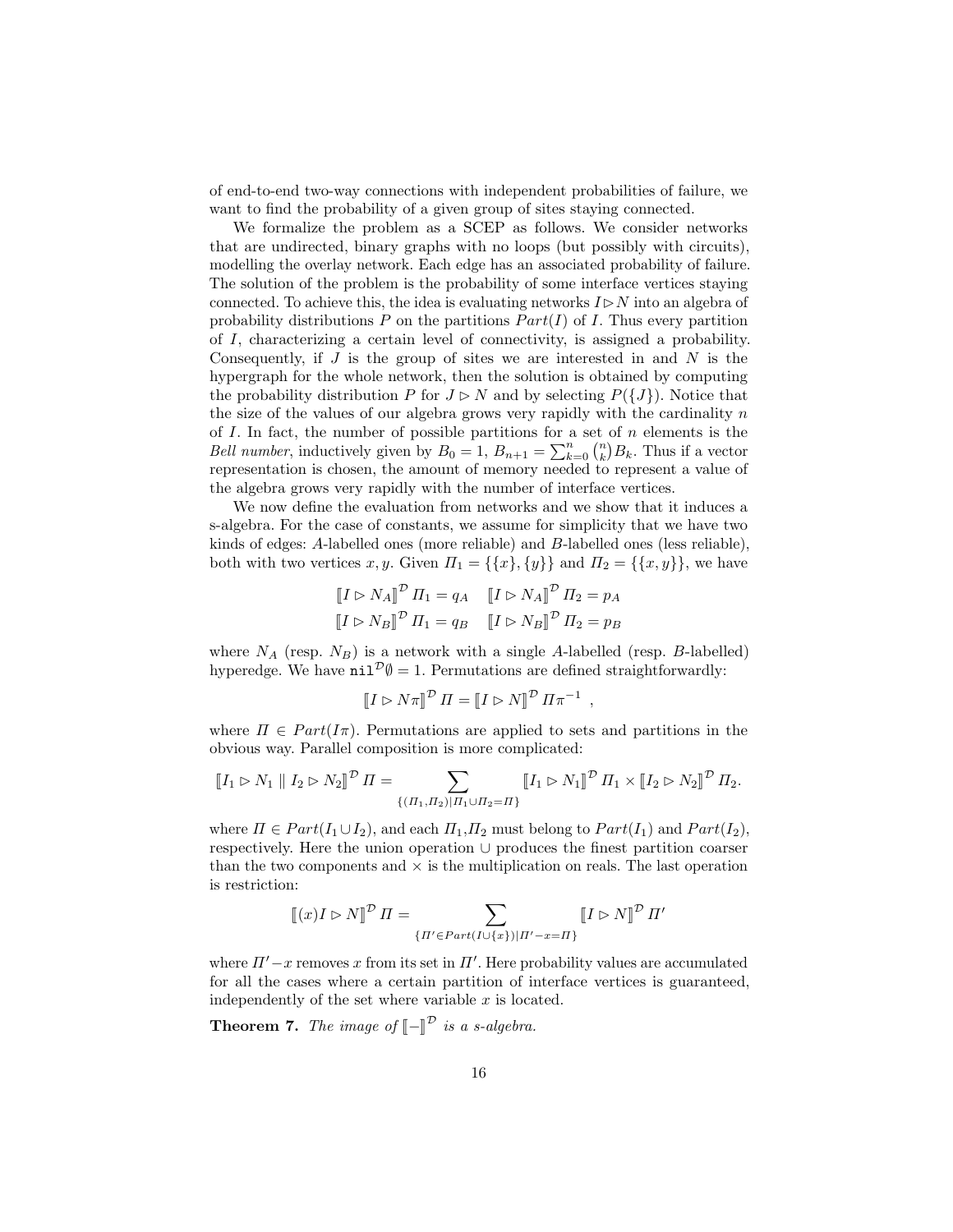



Fig. 4: Formal specification of a *wheel* network and depiction of  $W_2$ .

Remark. As mentioned, the problem does not fit in the SCSP format: the codomain of value functions would be [0, 1], and thus their composition  $\otimes$  would be interpreted pointwise as an operation on real numbers within the unit interval. Instead, a manipulation of partitions is also required to achieve the desired result.

As a family of overlay networks we choose *wheels* of N vertices where each vertex is also connected to a central control vertex. Accordingly, connections in the ring have low failure probability (label  $A$ ), while the connections to the center have high failure probability (label  $B$ ). We want to find out how much the connection probability between two adjacent vertices in the ring deteriorates when the direct link between them breaks down.

The formal definition of our networks is given in Fig. 4. They consist of radius elements  $R_i$ , recursively composed in parallel; rings are closed  $(W_k(v, x))$  by connecting the last  $(v)$  and the first  $(x)$  radius; the failed network is  $FW_k(v, x)$ where the ring is interrupted because  $A(v, x)$  is missing. Fig. 4 shows  $W_2(v, x)$ .

It is easy to see that  $W_k(v, x)$  is a wheel with  $N = 2^k + 1$  radii, which is specified by a number of simple well-founded non-recursive defining equations linear in k. The top-down recursive evaluation of  $W_k(v, x)$  is clearly exponential in  $k$ . However, the bottom-up dynamic programming evaluation is much more efficient: its complexity is linear in  $k$  and logarithmic in the size  $N$  of the problem, thanks to the presence of repetitive subterms. A dynamic programming algorithm has been implemented in Java taking advantage of merge-find-like data representations to handle partitions (see Appendix B for details).

## 9 Conclusion

We have presented a class of constraint algebras, which generalize SCSPs. Vertices of constraint networks are implicitly represented as support elements of a permutation algebra. This allows for the evaluation of terms of the algebras in rather abstract domains. Applying directionally the scope extension axiom until termination yields terms for efficient dynamic programming strategies. An example has also been shown about computing the connection probability of communication networks. This problem can be represented using our algebras, but not as a SCSP.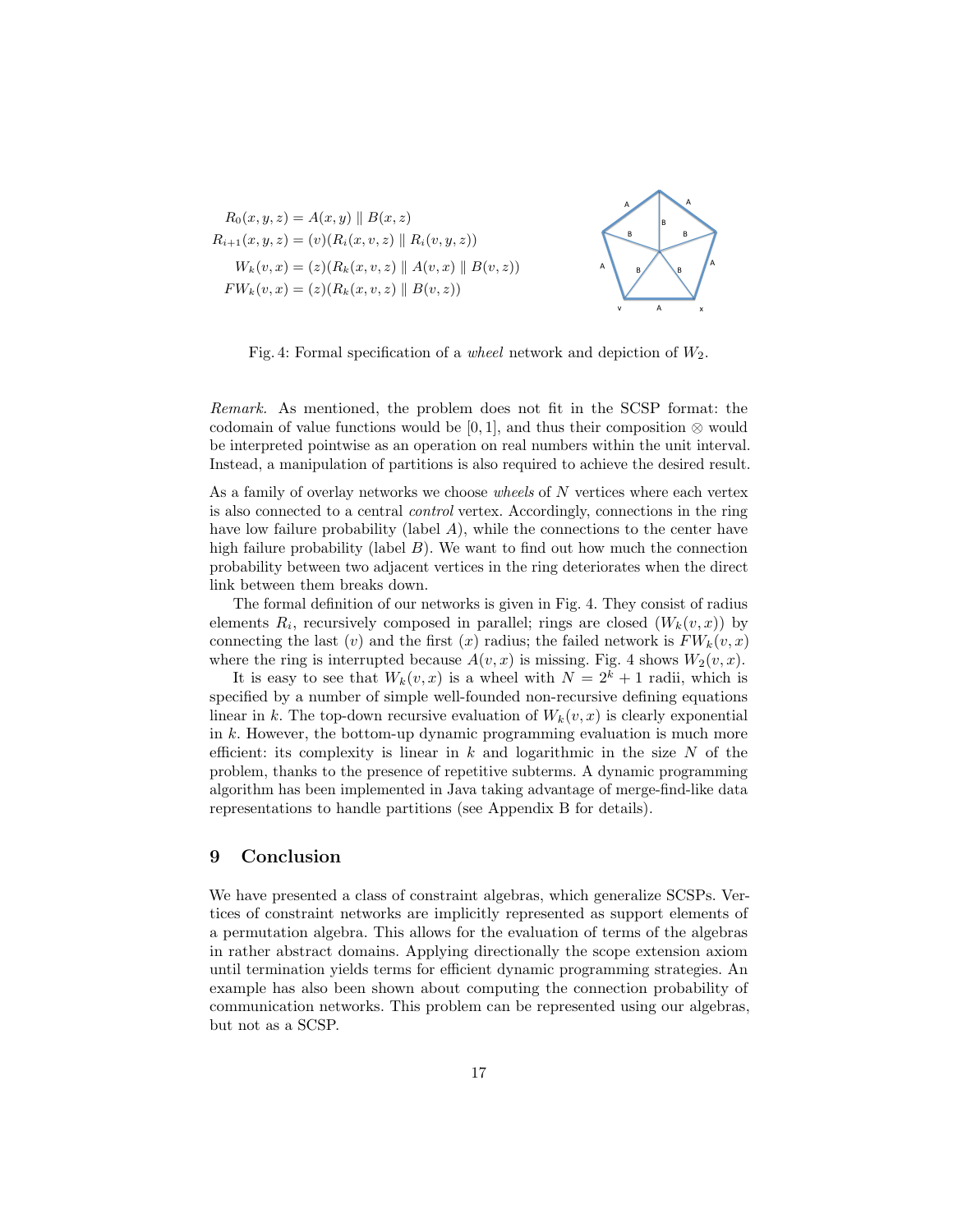Our framework is a significant step towards the use of existing techniques and tools for algebraic specifications in the context of constraint-based satisfaction and optimization. While some evidence of the approach we foresee are given in the paper (improved bucket elimination and doubly exponential speed up in a recursive, well-founded definition), further results are left for future work. A direction to explore is using more sophisticated term substitutions (e.g., second order substitutions, in the line of [13]) for defining complex networks inductively. In this paper definitions are restricted to deterministic, non-recursive instances: dropping these restrictions would lead us to the realm of DATALOG constraint programming, with tabling, possibly suggestive in the presence of programmable evaluation strategies.

Related work. Other compositional constraint definitions have been proposed in the literature: in [7] constraints are modeled in a named semiring, and in [4] the semiring operations are extended point-wise to functions mapping variable assignments to semiring values. However, in the former case no explicit evaluation is performed, while in the latter no restriction operation is considered. Other approaches are: [5], where compositionality is achieved via complex categorical structures, and [24], where compositionality is not tackled. In a previous workshop paper [17], some early results were given by two of the authors. However, while the algebraic specification is essentially the same, the interpretation domain was restricted to SCSPs for optimization, without reference to SCEPs. Moreover, no proof was given that SCSPs actually satisfy the specification. Furthermore, the connection with the classical tree decomposition was just hinted.

The problem of how to represent parsing trees for (hyper)graphs has been studied in depth in the literature. In particular, we mention the notion of Courcelle graph algebras [9] and of graph grammars for hyperedge replacement [8], which assign a complexity value to the parsing steps. Typical results are about classes of graphs with parsings of bound complexity, having properties that can be proved or computed in linear time. While these results are analogous to ours for some aspects, they do not apply specifically to SCSPs or SCEPs. Instead, tree decomposition and secondary optimization problems have been studied for CSP in [15]. However our approach has a simpler and more effective compositional structure and an up-to-date foundation for name handling.

The role of bounded treewidth CSP has been studied also in connection with the general area of computing homomorphisms between relational structures [11, 10, 16] and k-consistency [1].

Acknowledgements. We thank Nicklas Hoch and Giacoma Valentina Monreale for their collaboration in an earlier version of this work. We also thank an anonymous reviewer for suggesting the example where bucket elimination does not produce a canonical term.

### References

1. Albert Atserias, Andrei A. Bulatov, and Víctor Dalmau. On the power of  $k$ -consistency. In ICALP, pages 279–290, 2007.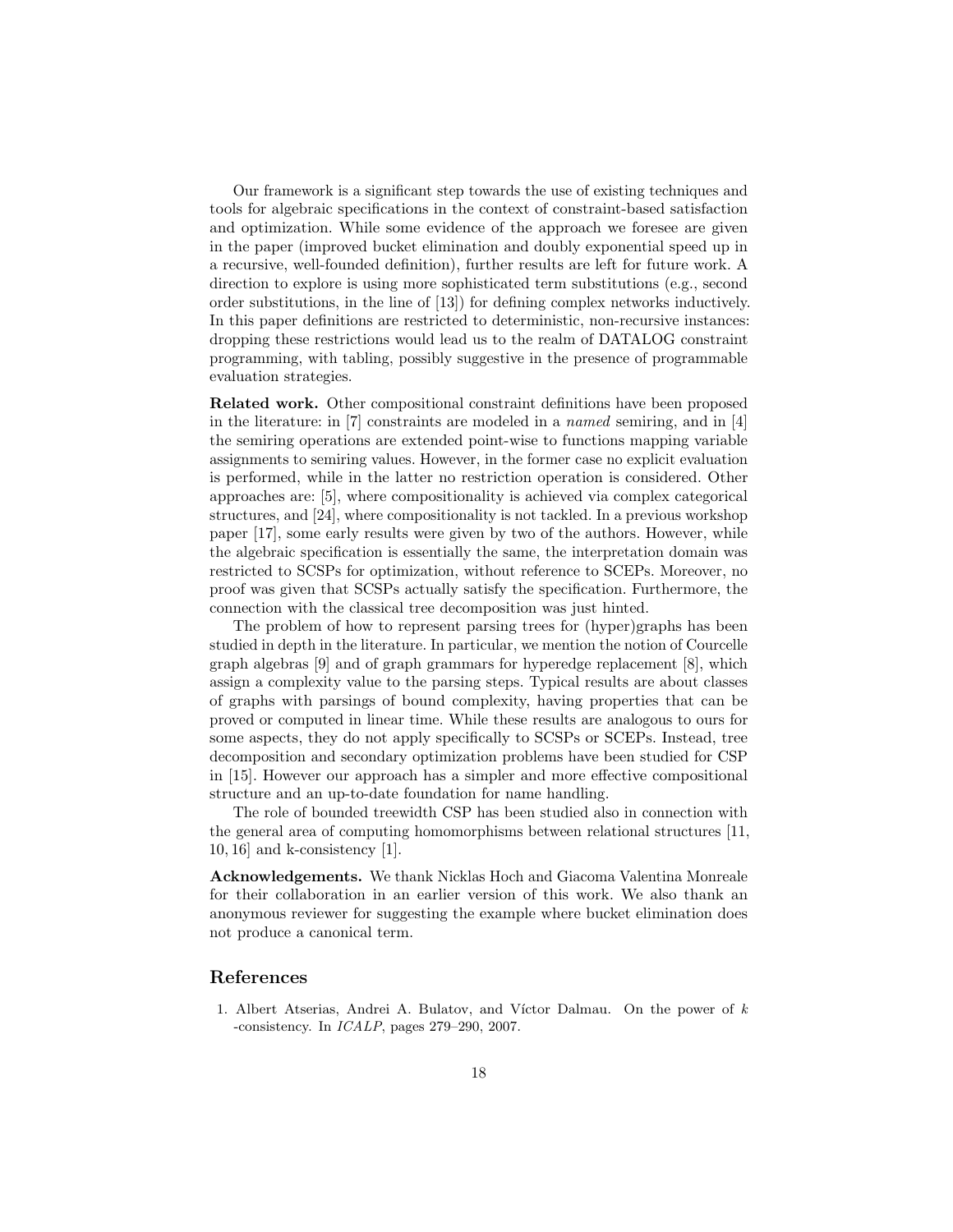- 2. Richard Bellman. The theory of dynamic programming. Bulletin of the American Mathematical Society, 60(6):503–516, 1954.
- 3. Umberto Bertel`e and Francesco Brioschi. On non-serial dynamic programming. J. Comb. Theory, Ser. A, 14(2):137–148, 1973.
- 4. Stefano Bistarelli, Ugo Montanari, and Francesca Rossi. Semiring-based constraint satisfaction and optimization. J.  $ACM$ ,  $44(2):201-236$ , 1997.
- 5. Christoph Blume, H. J. Sander Bruggink, Martin Friedrich, and Barbara König. Treewidth, pathwidth and cospan decompositions with applications to graphaccepting tree automata. J. Vis. Lang. Comput., 24(3):192–206, 2013.
- 6. Hans L. Bodlaender and Arie M. C. A. Koster. Combinatorial optimization on graphs of bounded treewidth.  $Comput. J., 51(3):255-269, 2008$ .
- 7. Maria Grazia Buscemi and Ugo Montanari. Cc-pi: A constraint-based language for specifying service level agreements. In ESOP, pages 18–32, 2007.
- 8. David Chiang, Jacob Andreas, Daniel Bauer, Karl Moritz Hermann, Bevan Jones, and Kevin Knight. Parsing graphs with hyperedge replacement grammars. In ACL, pages 924–932, 2013.
- 9. Bruno Courcelle and Mohamed Mosbah. Monadic second-order evaluations on tree-decomposable graphs. Theor. Comput. Sci., 109(1&2):49-82, 1993.
- 10. Víctor Dalmau and Peter Jonsson. The complexity of counting homomorphisms seen from the other side. *Theor. Comput. Sci.*, 329(1-3):315-323, 2004.
- 11. Víctor Dalmau, Phokion G. Kolaitis, and Moshe Y. Vardi. Constraint satisfaction, bounded treewidth, and finite-variable logics. In CP, pages 310–326, 2002.
- 12. Rina Dechter. Constraint processing. Elsevier Morgan Kaufmann, 2003.
- 13. Marcelo P. Fiore and Ola Mahmoud. Second-order algebraic theories (extended abstract). In MFCS, pages 368–380, 2010.
- 14. Fabio Gadducci, Marino Miculan, and Ugo Montanari. About permutation algebras, (pre)sheaves and named sets. Higher-Order and Symbolic Computation, 19(2-3):283– 304, 2006.
- 15. Vibhav Gogate and Rina Dechter. A complete anytime algorithm for treewidth. In UAI, pages 201–208, 2004.
- 16. Martin Grohe. The complexity of homomorphism and constraint satisfaction problems seen from the other side. J. ACM, 54(1), 2007.
- 17. Nicklas Hoch, Ugo Montanari, and Matteo Sammartino. Dynamic programming on nominal graphs. In GaM 2015, pages 80–96, 2015.
- 18. Ton Kloks. Treewidth, Computations and Approximations, volume 842 of Lecture Notes in Computer Science. Springer, 1994.
- 19. Ugo Montanari. Networks of constraints: Fundamental properties and applications to picture processing. Inf. Sci.,  $7:95-132$ , 1974.
- 20. A. M. Pitts. Nominal Sets: Names and Symmetry in Computer Science, volume 57 of Cambridge Tracts in Theoretical Computer Science. Cambridge University Press, 2013.
- 21. Neil Robertson and Paul D. Seymour. Graph minors. III. planar tree-width. J. Comb. Theory, Ser. B, 36(1):49–64, 1984.
- 22. Francesca Rossi, Peter van Beek, and Toby Walsh, editors. Handbook of Constraint Programming, volume 2 of Foundations of Artificial Intelligence. Elsevier, 2006.
- 23. Francesca Rossi, Peter van Beek, and Toby Walsh. Constraint programming. In Handbook of Knowledge Representation, pages 181–211. 2008.
- 24. Alexander Schiendorfer, Alexander Knapp, Jan-Philipp Steghöfer, Gerrit Anders, Florian Siefert, and Wolfgang Reif. Partial valuation structures for qualitative soft constraints. In Software, Services, and Systems, pages 115–133, 2015.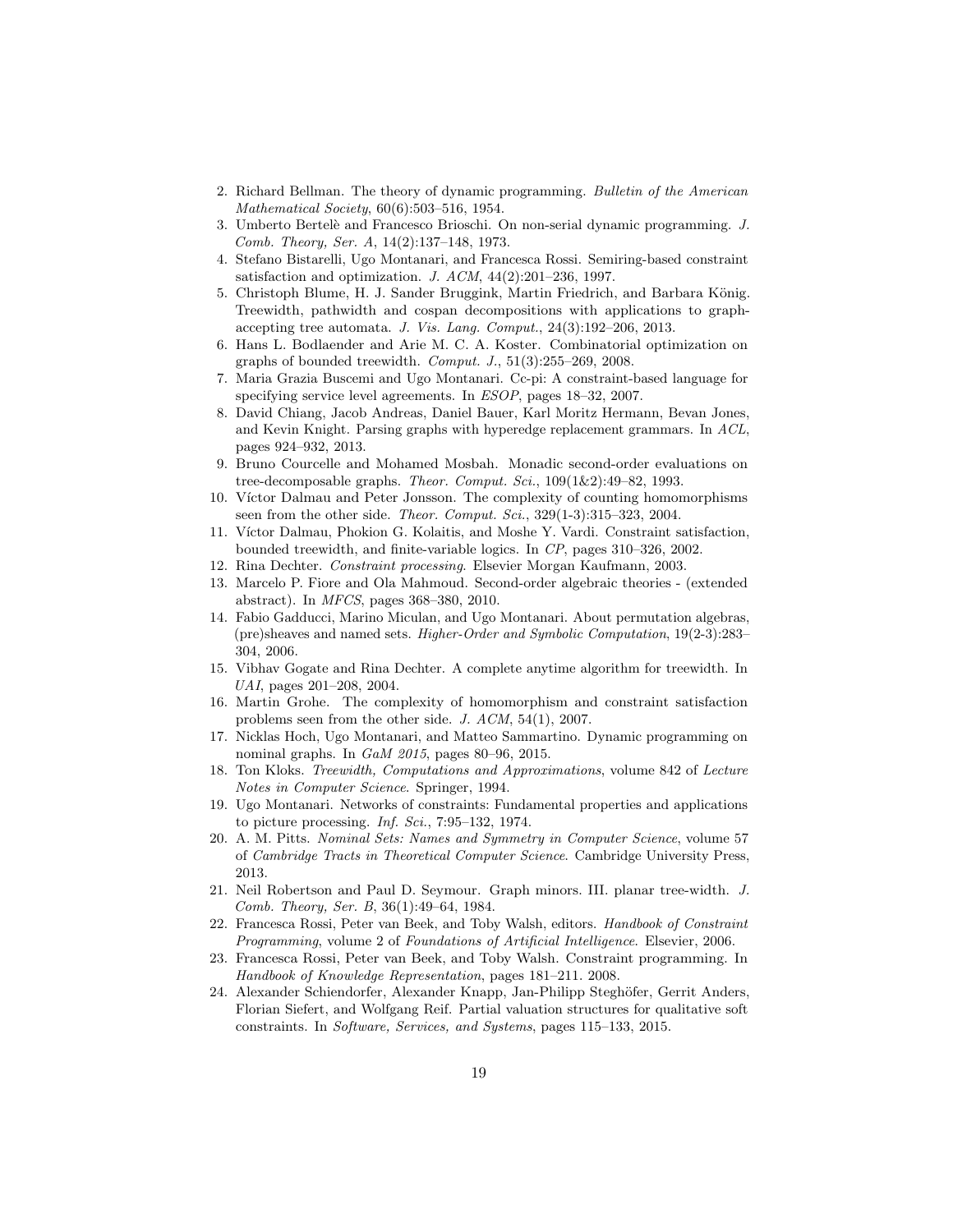#### A Omitted results and proofs

Lemma A.1.  $\text{supp}(I \triangleright N) = I$ .

*Proof.* Let us spell out the definition of the support of a network. A finite  $X \subseteq \mathbb{V}$ supports  $I \triangleright N$  whenever, for all permutations  $\pi$  that act as the identity on X,

$$
(I \rhd N)\pi^{\mathcal{N}} = \pi(I) \rhd N_I^{\pi} = I \rhd N
$$

Clearly I supports  $I \triangleright N$ : if  $\pi$  does not touch I, it maps  $I \triangleright N$  to  $I \triangleright N' \cong I \triangleright N'$ . Now, to prove that I is indeed the minimal support, suppose  $\text{supp}(I \triangleright N) = I \setminus \{x\},\$ with  $x \in V_N$ , and take a permutation  $\pi$  that is the identity on  $I \setminus \{x\}$  and swaps x and y, with  $y \notin V_N$ . Then  $\pi(I) \rhd N_{I\setminus\{x\}}^{\pi}$  is  $I \rhd N$  where the interface vertex x has been replaced with y, but this is a different abstract network from  $I \triangleright N$ . In fact, there is no isomorphism between the two networks, as isomorphisms must fix interface vertices. Therefore x must be part of the minimal support.  $\square$ 

Proof (of Theorem 1). We have to check that all the axioms hold. We assume the following interpretation of substitutions of variables:  $(I \triangleright N)[x \mapsto y] = I[x \mapsto$  $y \in N[x \mapsto y]$ , where  $N[x \mapsto y]$  is N with the vertex x replaced by y.

 $(AX_{\parallel})$  commutativity and associativity follow from the same properties of set union, and the fact that abstract networks are up to isomorphism, so disjoint union of networks is commutative and associative as well. For the unity, we have

$$
I \rhd N \parallel^{\textstyle \mathcal N} \textstyle{\mathbf{nil}}^{\mathcal N} = I \cup \emptyset \rhd N \uplus_{I,\emptyset} 0_N = I \rhd N
$$

 $(\mathbf{AX}_{(x)})$  for  $(x)^{\mathcal{N}}(y)^{\mathcal{N}}I \triangleright N$ , both sides of the axiom are  $I \setminus \{x, y\} \triangleright N$ .  $(\mathbf{AX}_{\alpha})^{\prime}$  given  $(x)^{\mathcal{N}}I \triangleright N$ , we can assume y is not a vertex of N. If it is, we can apply an isomorphism to the network, mapping y to some  $z \notin V_N$ . In fact,  $y \notin \text{supp}(I \triangleright N) = I$ , so isomorphisms need not fix it.

$$
(x)^{N} I \rhd N = I \setminus \{x\} \rhd N
$$
  
\n
$$
\cong (I \setminus \{x\})[x \mapsto y] \rhd N[x \mapsto y]
$$
  
\n
$$
= I[x \mapsto y] \setminus \{y\} \rhd N[x \mapsto y]
$$
  
\n
$$
= (y)^{N} I[x \mapsto y] \rhd N[x \mapsto y]
$$
  
\n
$$
= (y)^{N} (I \rhd N[x \mapsto y])
$$

 $(AX_{SE})$  take  $I_1 \triangleright N_1$  and  $I_2 \triangleright N_2$ , with  $x \notin \text{supp}(I_1 \triangleright N_1) = I_1$ .

$$
(x)^{\mathcal{N}}(I_1 \rhd N_1 \parallel^{\mathcal{N}} I_2 \rhd N_2) = (x)^{\mathcal{N}}(I_1 \cup I_2 \rhd N_1 \uplus_{I_1, I_2} N_2)
$$
  
\n
$$
= I_1 \cup I_2 \setminus \{x\} \rhd N_1 \uplus_{I_1, I_2} N_2
$$
  
\n
$$
= I_1 \rhd N_1 \parallel^{\mathcal{N}} I_2 \setminus \{x\} \rhd N_2 \qquad (x \notin I_1)
$$
  
\n
$$
= I_1 \rhd N_1 \parallel^{\mathcal{N}} (x)^{\mathcal{N}} I_2 \rhd N_2
$$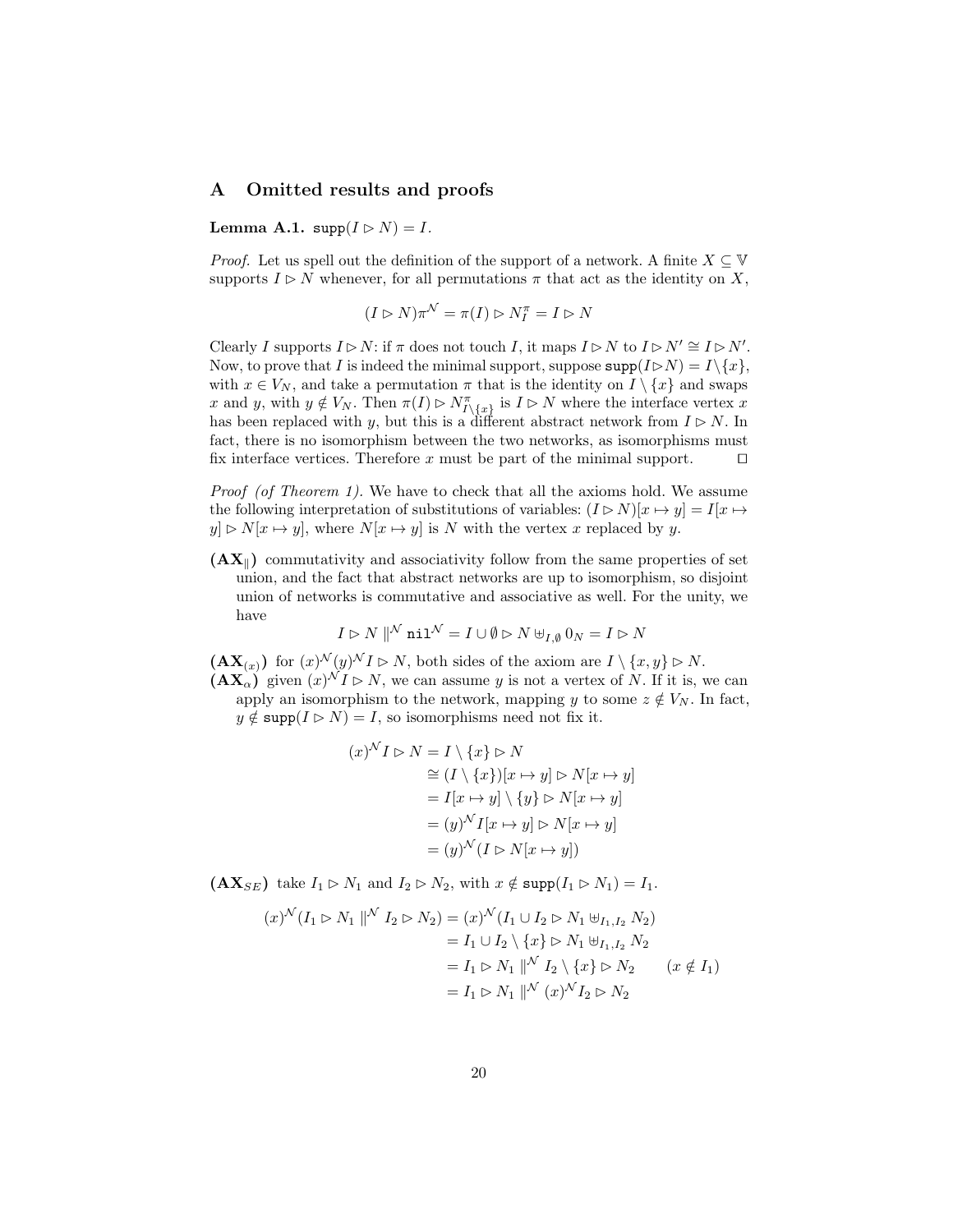$(AX_\pi)$  the identity axiom is obvious. For composition we have

$$
(I \rhd N\pi^{\prime N})\pi^{\mathcal{N}} = (\pi'(I) \rhd N_I^{\pi'})\pi^{\mathcal{N}}
$$

$$
= \pi(\pi'(I)) \rhd (N_I^{\pi'})_{\pi'(I)}^{\pi}
$$

$$
= (\pi \circ \pi')I \rhd N_I^{\pi \circ \pi'}
$$

$$
= I \rhd N(\pi \circ \pi')^{\mathcal{N}}
$$

 $(AX_{\pi}^p)$  It is obvious for constants. For the other axioms we have:

$$
(I_1 \rhd N_1 \rVert^N I_2 \rhd N_2) \pi^N = (I_1 \cup I_2 \rhd N_1 \uplus_{I_1, I_2} N_2) \pi^N
$$
  
=  $\pi(I_1) \cup \pi(I_2) \rhd (N_1)_{I_1}^{\pi} \uplus_{\pi(I_1), \pi(I_2)} (N_2)_{I_2}^{\pi}$   
=  $\pi(I_1) \rhd (N_1)_{I_1}^{\pi} \rVert^N \pi(I_2) \rhd (N_2)_{I_2}^{\pi}$   
=  $(I_1 \rhd N_1) \pi^N \rVert^N (I_2 \rhd N_2) \pi^N$ 

$$
((x)^{\mathcal{N}}I \rhd N)\pi^{\mathcal{N}} = (I \setminus \{x\} \rhd N)\pi^{\mathcal{N}}
$$
  
\n
$$
= \pi(I) \setminus \{\pi(x)\} \rhd N_{I \setminus \{x\}}^{\pi}
$$
  
\n
$$
\cong \pi'(I) \setminus \{x\} \rhd N_{I \setminus \{x\}}^{\pi'} \tag{1}
$$
  
\n
$$
= (x)^{\mathcal{N}}(\pi'(I) \rhd N_{I \setminus \{x\}}^{\pi'})
$$
  
\n
$$
= (x)^{\mathcal{N}}(I \rhd N\pi')
$$

where  $\pi'$  in (1) fixes x and acts as  $\pi$  on the other variables: it holds because  $x \notin I$ , thus  $\pi(x) \notin \pi(I)$ , so a network isomorphism need not fix  $\pi(x)$ .  $\Box$ 

**Lemma A.2.** Given a s-term p,  $[\![p]\!]^{\mathcal{N}} = fv(p) \triangleright N$ , for some N.

*Proof.* It it is easy to check that  $\llbracket \text{term}(I \blacktriangleright N) \rrbracket^N$  and  $I \blacktriangleright N$  only differ from the identity of non-interface variables, which correspond in a structure proserving identity of non-interface variables, which correspond in a structure-preserving way.

*Proof (of Theorem 2).* Let  $I_i \triangleright N_i = \text{net}(n_i)$ , for  $i = 1, 2$ . Then, by hypothesis,  $I_1 \triangleright N_1 \cong I_2 \triangleright N_2$ , therefore:

- $-fv(p_1) = I_1 = I_2 = fv(p_2);$
- they have the same number of edges;
- − if the isomorphism maps  $e_1 \in E_{N_1}$  to  $e_2 \in E_{N_2}$ , then these edges are attached to the same interface variables, in the same order. Non-interface variables can be arbitrary, but still in bijective correspondence.

By definition of the net function, these statements imply that  $n_1$  has an atomic subterm  $A(\tilde{x})$  if and only  $n_2$  has an atomic subterm  $A(\tilde{x}')$ , where components of  $\tilde{x}$  and  $\tilde{x}'$  that belong to  $fv(n_1)$  (or, equivalently, to  $fv(n_2)$ ) are equal. All other components are bound variables, corresponding up to  $\alpha$ -conversion. In other words,  $n_1 \equiv_s n_2$ , as required.  $\square$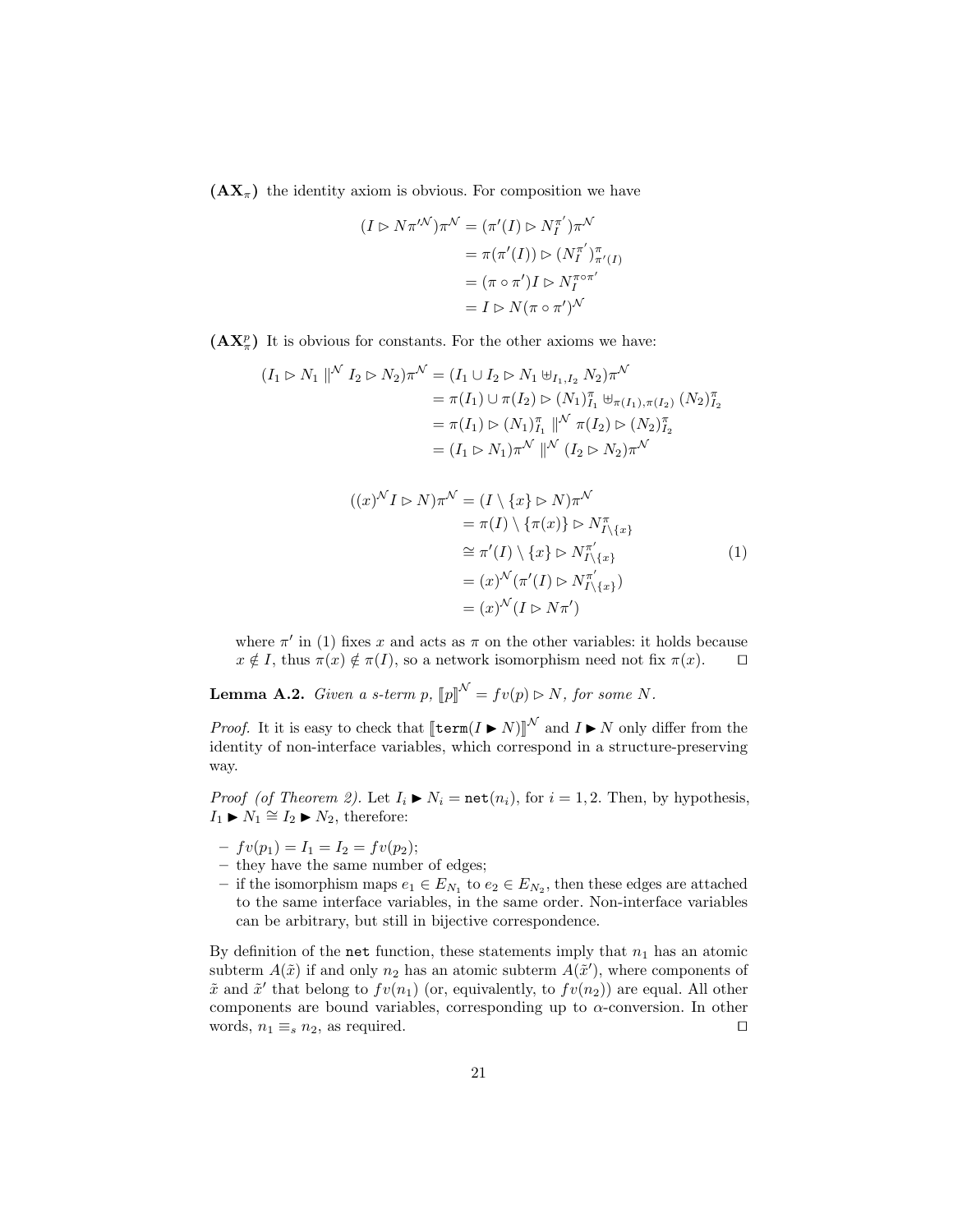*Proof (of Theorem 3).* Given a substitution of variables  $[x \mapsto y]$ , its interpretation on cost functions is  $(\phi[x \mapsto y])\rho = \phi(\rho \circ [x \mapsto y])$ , where  $[x \mapsto y]$  is extended to be a function  $\mathbb{V} \to \mathbb{V}$  in the obvious way.

We have to check all the axioms.

 $(AX_{\parallel})$  follows from monoidality of  $\times$ .  $(\mathbf{AX}_{(x)})$  we have

$$
((x)^{\mathcal{V}}((y)^{\mathcal{V}}\phi))\rho = \sum_{d_1 \in \mathbb{D}} \sum_{d_2 \in \mathbb{D}} \phi \rho[x \mapsto d_1][y \mapsto d_2]
$$

which is not affected by swapping  $x$  and  $y$ , and

$$
((x)^{\mathcal{V}}\texttt{nil}^{\mathcal{V}})\rho = \sum_{d\in \mathbb{D}} \texttt{nil}^{\mathcal{V}}\rho = \sum_{d\in \mathbb{D}} 0 = 0 = \texttt{nil}^{\mathcal{V}}\rho
$$

 $(AX_{\alpha})$  suppose  $y \notin \text{supp}(\phi)$ , then we have

$$
((x)^{\mathcal{V}}\phi)\rho = \sum_{d\in\mathbb{D}} \phi(\rho[x \mapsto d])
$$
  
= 
$$
\sum_{d\in\mathbb{D}} \phi(\rho[y \mapsto d] \circ [x \mapsto y])
$$
  
= 
$$
\sum_{d\in\mathbb{D}} \phi[x \mapsto y](\rho[y \mapsto d])
$$
  
= 
$$
((y)^{\mathcal{V}}\phi[x \mapsto y])\rho
$$
 (2)

where (2) follows from compactness of  $\phi$  and the fact that  $\rho[x \mapsto d]$  and  $\rho[y \mapsto d] \circ [x \mapsto y]$  have the same action on  $\text{supp}(\phi)$ .  $(AX_{SE})$  suppose  $x \notin \text{supp}(\phi_1)$ , then we have

$$
((x)^{\mathcal{V}}(\phi_1 \parallel^{\mathcal{V}} \phi_2))\rho = \sum_{d \in \mathbb{D}} \phi_1(\rho[x \mapsto d]) \times \phi_2(\rho[x \mapsto d])
$$

$$
= \sum_{d \in \mathbb{D}} \phi_1 \rho \times \phi_2(\rho[x \mapsto d])
$$
(3)

$$
= \phi_1 \rho \times \sum_{d \in \mathbb{D}} \phi_2(\rho[x \mapsto d])
$$
\n
$$
= (\rho_1 \parallel^{\mathcal{V}} (x)^{\mathcal{V}} \phi_2) \rho
$$
\n(4)

where (3) follows from compactness of  $\phi_1$  and (4) from distributivity.  $(\mathbf{AX}_{\pi})$  we have

$$
((\phi\pi^{\prime\prime})\pi^{\prime\prime})\rho = \phi((\rho \circ \pi) \circ \pi^{\prime}) = \phi(\rho \circ (\pi \circ \pi^{\prime})) = (\phi(\pi \circ \pi^{\prime})^{\prime\prime})\rho
$$

by associativity of function composition. The other axiom is obvious.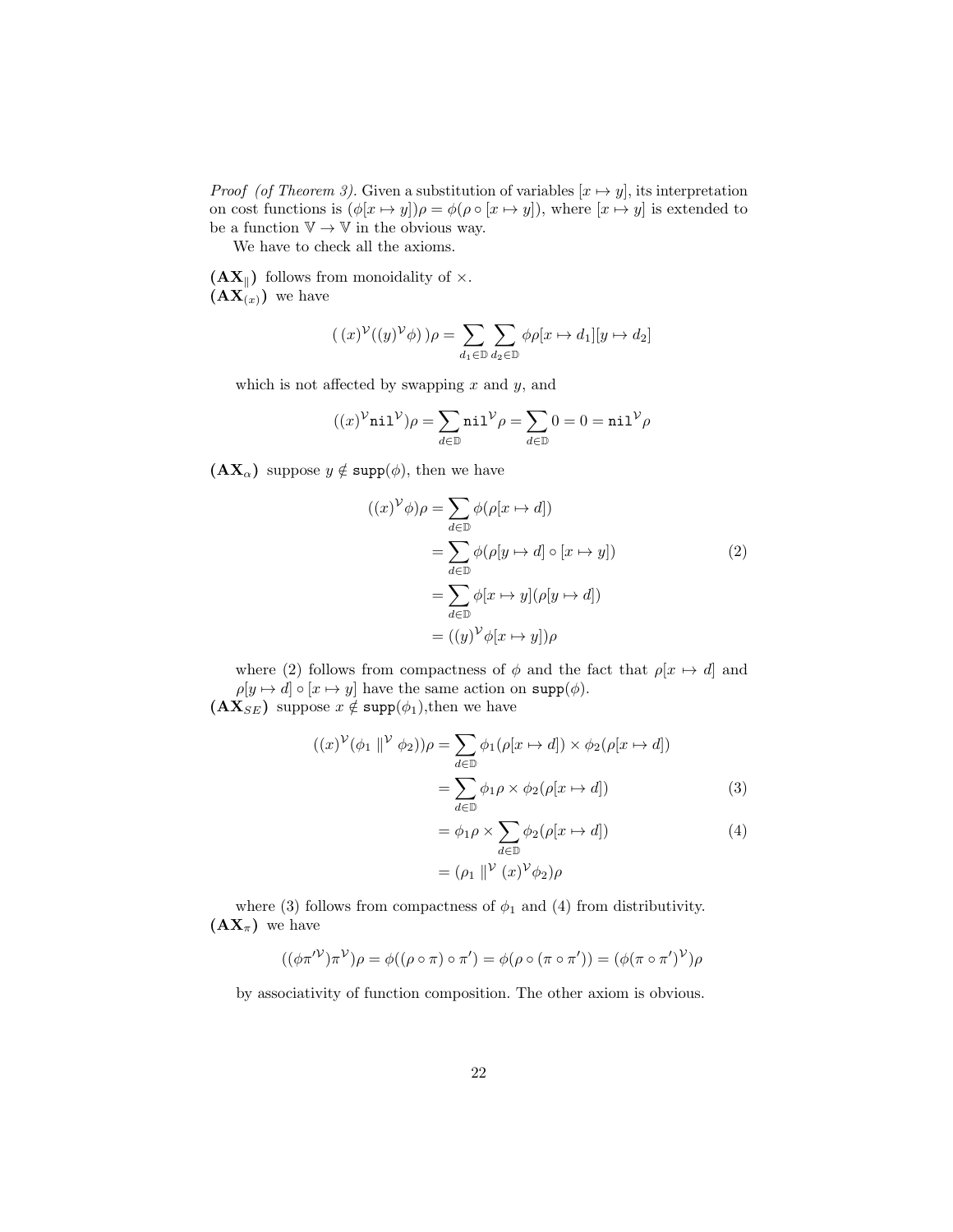$(AX_{\pi}^p)$  we omit the obvious axioms:

$$
(AV(x1,...,xn)\pi)\rho = AV(x1,...,xn)(\rho \circ \pi)
$$
  
= val<sub>A</sub>((\rho \circ \pi) \downarrow {x<sub>1</sub>,...,x<sub>n</sub>} \circ \hat{\sigma})  
= val<sub>A</sub>(\rho \downarrow {x<sub>1</sub>,...,x<sub>(x<sub>n</sub>)}</sub>} o([x<sub>1</sub> \rightarrow \pi(x<sub>1</sub>),...,x<sub>n</sub> \rightarrow \pi(x<sub>n</sub>)] \circ \hat{\sigma})  
= A<sup>V</sup>(\pi(x<sub>1</sub>),..., \pi(x<sub>n</sub>))\rho

$$
((\phi_1 \parallel^{\mathcal{V}} \phi_2)\pi^{\mathcal{V}})\rho = (\phi_1 \parallel^{\mathcal{V}} \phi_2)(\rho \circ \pi)
$$
  
=  $\phi_1(\rho \circ \pi) \times \phi_2(\rho \circ \pi)$   
=  $(\phi_1 \pi^{\mathcal{V}} \parallel^{\mathcal{V}} \phi_2 \pi^{\mathcal{V}})\rho$ 

$$
(((x)^{\mathcal{V}}\phi)\pi^{\mathcal{V}})\rho = \sum_{d\in\mathbb{D}} \phi(\rho \circ \pi)[x \mapsto d]
$$

$$
= \sum_{d\in\mathbb{D}} \phi(\rho[x \mapsto d] \circ \tilde{\pi})
$$

$$
= \sum_{d\in\mathbb{D}} (\phi\tilde{\pi}^{\mathcal{V}})(\rho[x \mapsto d])
$$

$$
= ((x)^{\mathcal{V}}(\phi\tilde{\pi}^{\mathcal{V}}))\rho
$$

where  $\tilde{\pi}(x) = x$  and acts as  $\pi$  on  $\mathbb{V} \setminus \{x\}.$ 

*Proof (Proof of Theorem 4).* By compactness,  $[I \triangleright N]^{\mathcal{V}}$  can be regarded as a function of type  $(I \cup \mathbb{R}) \cup S$ . Now, consider the normal form a for (the congrete function of type  $(I \to \mathbb{D}) \to S$ . Now, consider the normal form *n* for (the concrete version of)  $I \triangleright N$  (so  $[I \triangleright N]^{\mathcal{V}} = [n]^{\mathcal{V}}$ ). It is straightforward to check that  $\llbracket n \rrbracket^{\mathcal{V}} = sol$ , as defined in Section 2.1.

**Lemma A.3.** Let r be the root of T. Then  $fv(\chi(r)) = I$ .

Proof. Straightforward, observing that I are the only variables that are not restricted in the inductive computation of  $\chi(r)$ .

*Proof (of Proposition 1).* Let r be the root of  $\mathcal{T}$ . By definition of completed rooted tree decomposition, for ever edge  $e \in E_N$  there is a unique vertex t of T such that  $e \in E(t)$ . It follows by a simple induction that edges  $e \in E_N$  and atomic subterms in  $\texttt{wterm}(\mathcal{T})$  are in one-to-one correspondence: each atomic subterm  $A(\tilde{x})$  corresponds to an edge e in N such that  $lab_N(e) = A$  and  $a_N(e) = \tilde{x}$ . Notice that there may be many occurrences of the same  $A(\tilde{x})$ , corresponding to different edges with the same label and vertices. Therefore the hypergraph component of  $\llbracket \text{wterm}(\mathcal{T}) \rrbracket^{\mathcal{N}}$  is exactly N. It remains to prove that its inteface is I. This follows from Lemma A.2 and Lemma A.3.

*Proof (of Proposition 2)*. By definition,  $\text{wterm}(\mathcal{T}) = \chi(r)$  is of the form

$$
(\tilde{x})(A_1(\tilde{x}_1) \| \cdots \| A_k(\tilde{x}_k) \| \chi(t_1) \| \cdots \| \chi(t_n)) . \tag{5}
$$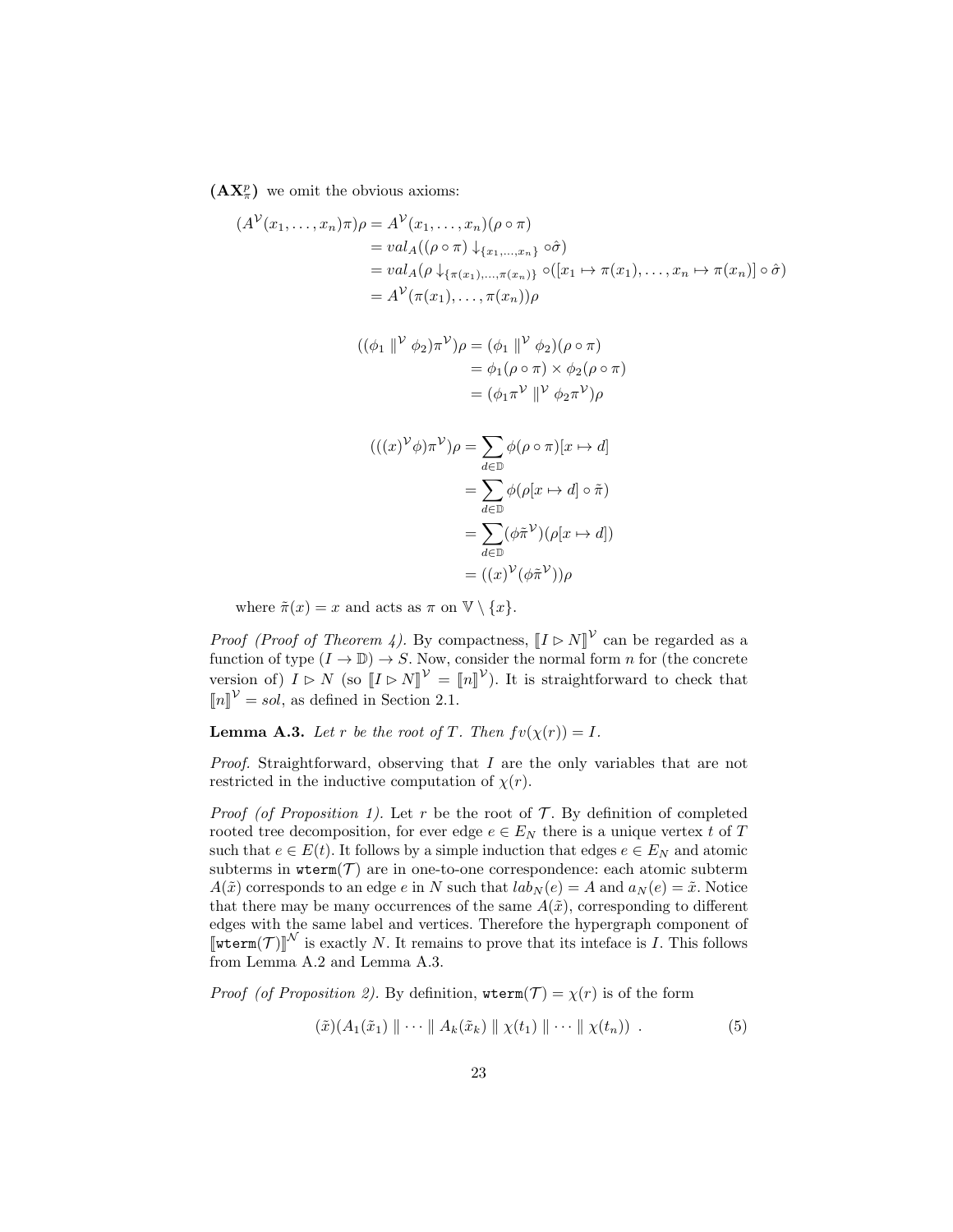Let  $p' = A_1(\tilde{x}_1) \parallel \cdots \parallel A_k(\tilde{x}_k) \parallel \chi(t_1) \parallel \cdots \parallel \chi(t_n)$ . Then we have:

$$
\langle\langle \text{wterm}(\mathcal{T}) \rangle\rangle = \langle p' \rangle \langle \text{definition of } \langle \rangle\rangle
$$
  
\n
$$
= \max \{ \langle A_1(\tilde{x}_1) \rangle, \dots, \langle A_k(\tilde{x}_k) \rangle, \langle \chi(t_1) \rangle, \dots, \langle \chi(t_n) \rangle\rangle, fv(p') \}
$$
  
\n
$$
= \max \{ |\tilde{x}_1|, \dots, |\tilde{x}_k|, \langle \chi(t_1) \rangle, \dots, \langle \chi(t_n) \rangle\rangle, fv(p') \}
$$
  
\n
$$
= \max \{ \langle \chi(t_1) \rangle, \dots, \langle \chi(t_n) \rangle\rangle, fv(p') \}
$$

where the last equations follow from  $\tilde{x}_i \subseteq fv(p')$ , for  $i = 1, ..., k$ .

We will prove the claim for a weaker form of tree decompositions. We say that  $\mathcal T$  is a pre-decomposition of a network  $I \triangleright N$  whenever it agrees with Definition 4, except that  $X_t$  is allowed to contain vertices than are not in  $V_N$ , i.e.,  $V_N \subseteq \bigcup X_t$ . Clearly a tree decomposition is a pre-decomposition. Moreover, it makes sense to compute the w-term  $\text{wterm}(\mathcal{T})$  for a pre-decomposition  $\mathcal{T}$ , because additional vertices not in  $V_N$  become restrictions of variables that do not occur anywhere in the term; these restrictions can be dropped using  $(\mathbf{AX}^w_{(x)})$ .

We proceed by induction on the structure of a pre-decomposition  $\mathcal{T}$ . Given a vertex  $t'$  of  $\mathcal T$ , we denote by  $\mathcal T_{t'}$  the sub-pre-decomposition rooted in  $t'$ : it is easy to check that  $\mathcal{T}_{t'}$  is a pre-decomposition for the network  $[\![\chi(t')]\!]^{\mathcal{N}} = [\![\text{wterm}(\mathcal{T}_{t'})]\!]^{\mathcal{N}}$ .<br>Notice that over if  $\mathcal{T}$  is a proper tree decomposition  $\mathcal{T}_{t}$  may still be a pro-Notice that, even if  $\mathcal T$  is a proper tree decomposition,  $\mathcal T_{t'}$  may still be a predecomposition, because some variables in  $X_{t}$ , with  $t''$  an ancestor of  $t'$  in  $\mathcal{T}$ , may be in  $X_{t'}$ , by (3) of Definition 4, but not in  $\chi(t')$ , thus they are not vertices of  $\llbracket \text{wterm}(\mathcal{T}_{t'}) \rrbracket^{\mathcal{N}}$ .<br>Suppose  $\mathcal{T}$  be

Suppose  $\mathcal T$  has only one vertex. Then  $\texttt{wterm}(\mathcal T)$  is of the form

$$
(\tilde{x})(A_1(\tilde{x}_1) \parallel \cdots \parallel A_k(\tilde{x}_k))
$$

and we have

$$
\langle\!\langle \texttt{wterm}(\mathcal{T}) \rangle\!\rangle = \max\{|\tilde{x}_1|,\ldots,|\tilde{x}_k|\} \leq |\tilde{x}| + |\tilde{x}_1| + \ldots |\tilde{x}_k| = \texttt{width}(\mathcal{T}).
$$

For the induction step, let the root r of  $\mathcal T$  have children  $t_1, \ldots, t_n$ . The term wterm(T) is of the form (5) and, for  $i = 1, ..., n$  and  $j = 1, ..., k$ , we have:

 $-\langle\langle \chi(t_i)\rangle\!\rangle = \langle\!\langle \texttt{wterm}(\mathcal{T}_{t_i})\rangle\!\rangle \leq \texttt{width}(\mathcal{T}_{t_i}) \leq \texttt{width}(\mathcal{T}), \text{ by induction hypothesis}.$  $-|fv(p')| \leq \text{width}(\mathcal{T})$ , because  $fv(p')$  is the union of  $fv(\text{wterm}(\mathcal{T}))$  and  $\tilde{x}$ , which are both contained in  $X_r$ : the former because  $\mathcal T$  pre-decomposes a network whose interface vertices are  $fv(\text{wterm}(\mathcal{T}))$ , by Proposition 1 and Lemma A.2; the latter by definition of  $\text{wterm}(\mathcal{T})$ . By definition of width,  $|X_r| \leq \text{width}(\mathcal{T}).$ 

By definition,  $width(\mathcal{T})$  is the maximum of the values listed above. Since these values are all bound by  $width(\mathcal{T})$ , we get the claim.

Proof (of Theorem 6).

 $\implies$ : We can compute an ordering on R using the inductive structure of C. If

$$
C = (R)\{A_1(\tilde{x}_1), \ldots, A_n(\tilde{x}_n)\}
$$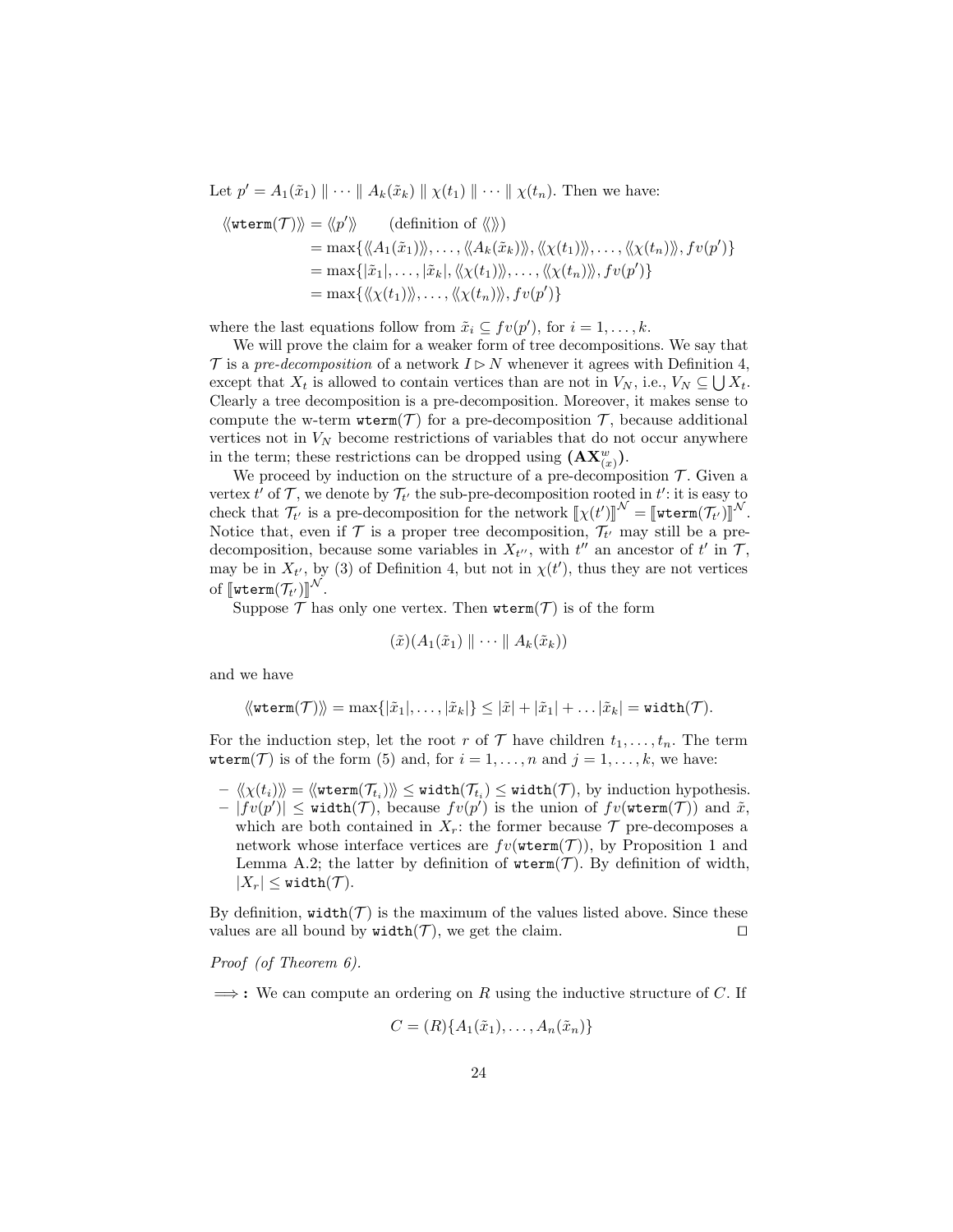then  $O_R^C$  can be any ordering, as  $A'$  in line 4 will always be  ${A_1(\tilde{x}_1), \ldots, A_n(\tilde{x}_n)}$ . Otherwise, if

$$
C = (R')\{A_1(\tilde{x}_1), \dots, A_n(\tilde{x}_n), C_1, \dots, C_m\}
$$

Then  $C_i = (R_i)P_i$  and, by induction, there is a normal form  $(R'_i)A_i$  for them and an ordering  $O_i$  for  $R'_i$ . Clearly we have  $R = R' \cup \bigcup_{i=1,\dots,m} R'_i$ , so we can form an ordering  $O_R$  for R as follows:  $x <_{O_R} y$  if and only if

- − there is  $R'_i$  such that  $x \in R'_i$  and  $y \in R$ , or;
- $x <_Q y, O \in \{O_R, O_1, \ldots, O_n\},$  or;

- there are  $R'_i$  and  $R'_j$ , with  $i < j$ , such that  $x \in R'_i$  and  $y \in R'_j$ . This is well-defined, as  $R, R'_1, \ldots, R'_n$  are pairwise disjoint. To see that the algorithm in Fig. 3 produces  $C$ , observe that  $(R)A$  can be written as

 $(R'_1) \dots (R'_m) (R') (\{A_1(\tilde{x}_1), \dots, A_n(\tilde{x}_n)\} \cup A_1 \cup \dots \cup A_m)$ 

Therefore line 4 will subsequently pick all variables in  $R'_1$  until line 9 produces

$$
(R'_2)\dots(R'_m)(R')(\{A_1(\tilde{x}_1),\dots,A_n(\tilde{x}_n),C_1\}\cup A_2\cup\dots\cup A_m)
$$

then  $R'_2$ , and so on, until all  $A_i$  all turned into  $C_i$ . Finally, C is returned.

 $\Leftarrow$ : suppose, by contradiction, that C is not canonical. Then there are a subterm  $(R)$ { $P_1, \ldots, P_n$ } in  $C, x \in R$  and  $P_i$  such that  $x \notin fv(P_i)$ . Consider the step of the algorithm where  $x$  is selected by line 3. After the selection, line 4 returns  $A' = \{(R')\{P_1, \ldots, P_n\}\}\,$  with  $R' \subseteq R$ . We must have:

- $R' \neq \emptyset$ , because otherwise line 4 would have returned a set of terms without  $P_i$ , as  $x \notin fv(P_i)$ .
- $-P_x = \{P_i \mid x \in fv(P_i)\}\neq \emptyset$ , because  $x \in fv(\{(R')\{P_1,\ldots,P_n\}\}) \subset$  $fv({P_1},\ldots,{P_n}) = \bigcup_i fv({P_i}).$

Then the guard of line 5 holds, so the algorithm is called on  $\{P_1, \ldots, P_n\}$ and  $\{x\}$  (line 6).

During the recursive call,  $x$  is selected again by line 3, but now line 4 returns  $P_x$ . Finally, possibly after other recursive calls, line 9 is reached and the algorithm returns some term  $S \cup \{S'\}$ , where  $S = \{P_1, \ldots, P_n\} \setminus P_x$ .

Now we are back in the original call of the algorithm. The term  $S \cup \{S'\}$ is assigned to Q in line 6. Then  $(R')(S \cup \{S'\})$  is assigned to P'', which becomes a subterm of  $C$  in line 9. This is a contradiction: we assumed that  $(R)$ { $P_1, \ldots, P_n$ } is a subterm of C, but the algorithm cannot construct it in a subsequent step of the algorithm, because its terms in parallel have already been partitioned within  $(R')(S \cup \{S'\})$ . Notice that S is neither empty nor the whole  $\{P_1, \ldots, P_n\}$ , because  $S \cap P_x = \emptyset$  and  $P_i \in S$ .

Proof (of Theorem 7). We have to check all the axioms. Instead of networks, we will use terms to simplify notation. Recall that, by Lemma  $A.2$ ,  $p$  corresponds to a network with interface variables  $\text{supp}(p)$ .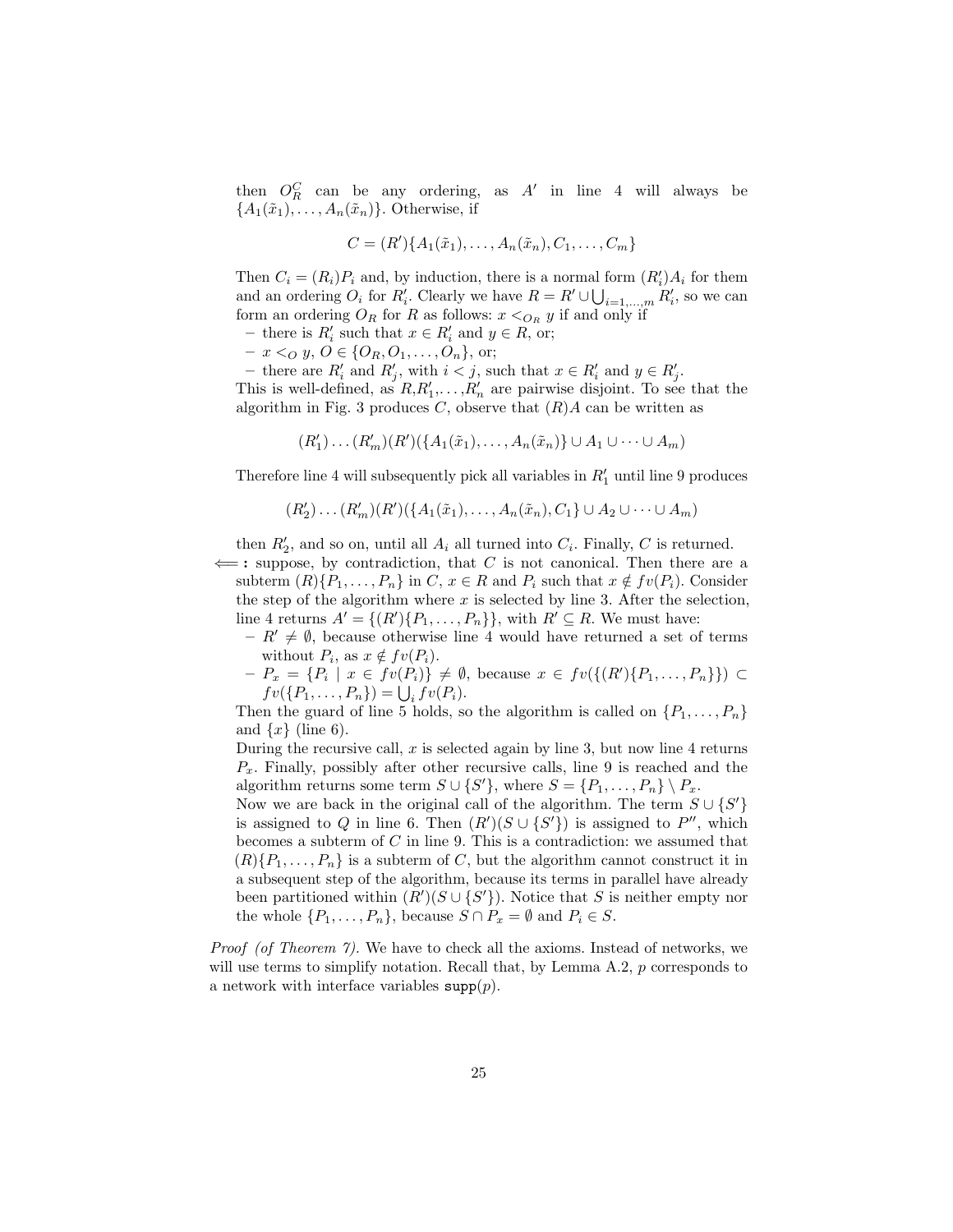- $(AX_{\parallel})$  Commutativity and identity are immediate: union on partitions and product on reals are commutative; composing with nil does not change neither partitions (the empty set has only one possible partition) nor their probabilities (multiplied by 1). Finally, parallel composition is associative. Consider terms  $p_1, p_2, p_3$ , and let  $I_i = \text{supp}(p_i), i = 1, 2, 3$ . Both  $\llbracket (p_1 \parallel p_2) \parallel p_3 \rrbracket^{\mathcal{D}}$ and  $[\![p_1\!](p_2\!||p_3)]\!]^D$  return the same value: after coercion to  $I_1 \cup I_2 \cup I_3$ ,<br>both of them consider all the triples  $H \subset Part(L)$ ,  $H \subset Part(L)$  and both of them consider all the triples  $\Pi_1 \in Part(I_1), H_2 \in Part(I_2)$  and  $\Pi_3 \in Part(I_3)$  with  $\Pi_1 \cup \Pi_2 \cup \Pi_3 = \Pi$ , multiply the values of  $[\![p_1]\!]^{\mathcal{D}} \Pi_1$ ,<br> $[\![\mathbb{L}, \mathbb{L}^{\mathcal{D}}] \Pi_2 \cup \Pi_3$  and sum up all of them  $\llbracket p_2 \rrbracket^{\mathcal{D}} I_2$  and  $\llbracket p_3 \rrbracket^{\mathcal{D}} I_3$  and sum up all of them.
- $(\mathbf{AX}_{(x)})$  Both  $\llbracket (x)(y)p \rrbracket^{\mathcal{D}}$  and  $\llbracket (y)(x)p \rrbracket^{\mathcal{D}}$  return the same value: probabilities values are accumulated for a certain partition of interface vertices independently of the set where variables  $x$  and  $y$  are located. If the interface set is empty, restriction has no effect.
- $(AX_{\pi})$  The identity axiom is obvious. For the composition axiom, we have:

$$
\llbracket p\pi'\pi \rrbracket^{\mathcal{D}}\ \varPi = \llbracket p\pi' \rrbracket^{\mathcal{D}}\ (\varPi\pi^{-1})
$$

$$
= \llbracket p \rrbracket^{\mathcal{D}}\ (\varPi\pi^{-1}\pi'^{-1})
$$

$$
= \llbracket p \rrbracket^{\mathcal{D}}\ (\varPi(\pi \circ \pi')^{-1})
$$

$$
= \llbracket p(\pi \circ \pi') \rrbracket^{\mathcal{D}}\ \varPi.
$$

 $(AX_{\pi}^p)$  They hold obviously for constants. For parallel composition we have:

$$
\begin{split}\n\left[ \left( (p_1 \parallel p_2) \pi \right) \right]^{\mathcal{D}} \Pi &= \left[ (p_1 \parallel p_2) \right]^{\mathcal{D}} \Pi \pi^{-1} \\
&= \sum_{\{(H_1, H_2) | H_1 \cup H_2 = \Pi \pi^{-1}\}} \left[ p_1 \right]^{\mathcal{D}} \Pi_1 \times \left[ p_2 \right]^{\mathcal{D}} \Pi_2 \\
&= \sum_{\{(H'_1, H'_2) | H_1 \cup H_2 = \Pi\}} \left[ p_1 \right]^{\mathcal{D}} \Pi'_1 \pi^{-1} \times \left[ p_2 \right]^{\mathcal{D}} \Pi'_2 \pi^{-1} \\
&= \sum_{\{(H'_1, H'_2) | H_1 \cup H_2 = \Pi\}} \left[ p_1 \right]^{\mathcal{D}} \pi \Pi'_1 \times \left[ p_2 \right]^{\mathcal{D}} \pi \Pi'_2 \\
&= \left[ \left( (p_1 \pi \parallel p_2 \pi) \right]^{\mathcal{D}} \Pi.\n\end{split}
$$

For restriction we have:

$$
\begin{aligned} \left[ (x)p\right]^\mathcal{D} \Pi &= \left[ (x)p \right]^\mathcal{D} \Pi \pi^{-1} \\ &= \sum_{\{H' \mid H' - x = \Pi \pi^{-1}\}} \left[ p \right]^\mathcal{D} \Pi' \\ &= \sum_{\{H'' \mid H'' - x = \Pi\}} \left[ p \right]^\mathcal{D} \Pi'' \pi'^{-1} \\ &= \sum_{\{H'' \mid H'' - x = \Pi\}} \left[ p\pi' \right]^\mathcal{D} \Pi'' \\ &= \left[ (x)(p\pi') \right]^\mathcal{D} \Pi. \end{aligned}
$$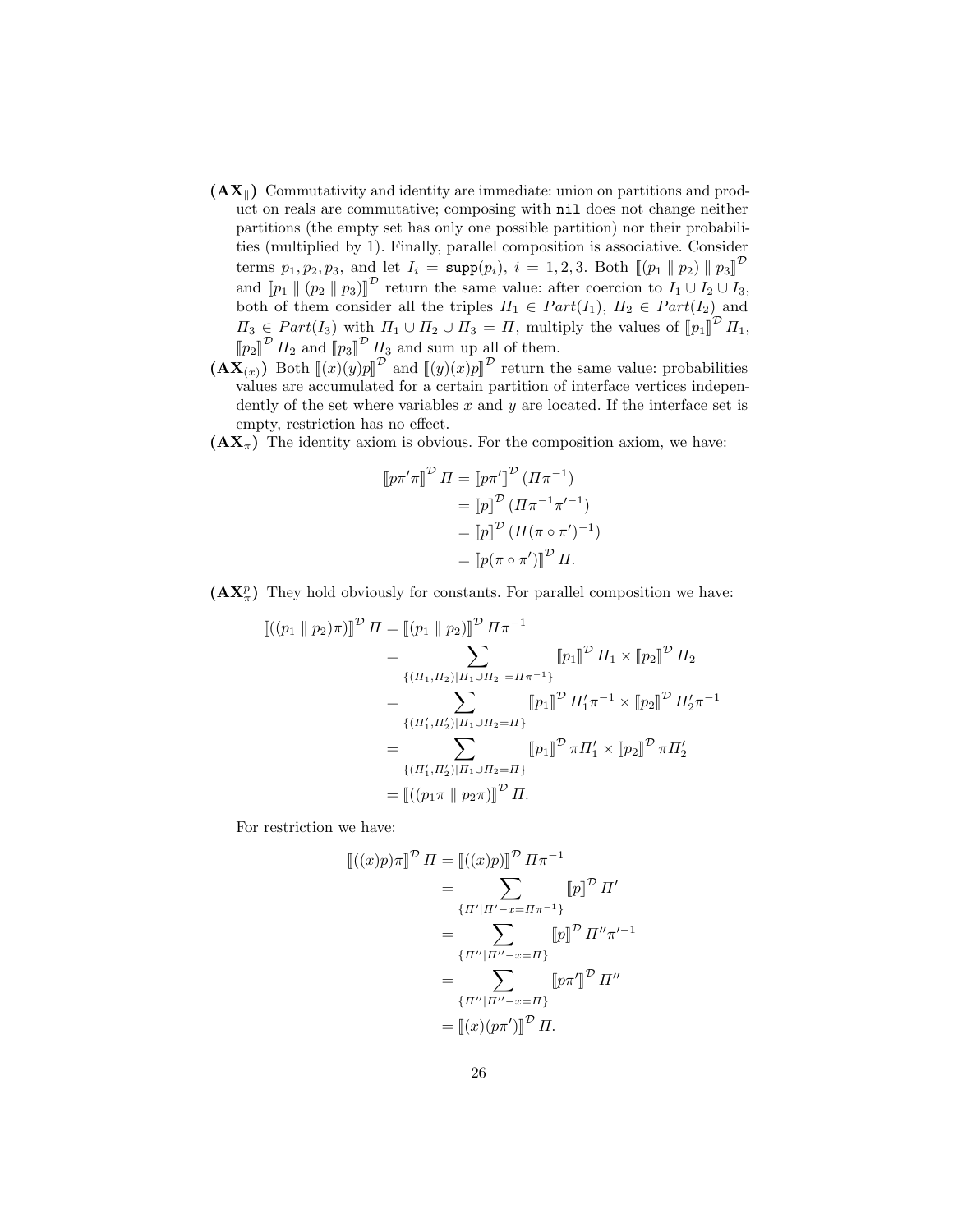$(AX_{\alpha})$  We have:

$$
\begin{aligned}\n\llbracket (y)p[x \mapsto y] \rrbracket^{\mathcal{D}} \, \Pi &= \llbracket (y)p[x \mapsto y] \rrbracket^{\mathcal{D}} \, \Pi \\
&= \sum_{\{H' \mid H' - y = \Pi\}} \llbracket p[x \mapsto y] \rrbracket^{\mathcal{D}} \, \Pi' \\
&= \sum_{\{H' \mid H' - y = \Pi\}} \llbracket p \rrbracket^{\mathcal{D}} \, \Pi'[y \mapsto x] \\
&= \sum_{\{H'' \mid H'' - x = \Pi\}} \llbracket p \rrbracket^{\mathcal{D}} \, \Pi'' \\
&= \llbracket (x)p \rrbracket^{\mathcal{D}} \, \Pi\n\end{aligned} \tag{6}
$$

where, for (6), we have  $\Pi \in Part(\text{supp}(p[x \mapsto y] \setminus \{y\})$ , so  $\Pi' - y = \Pi$  if and only if  $\Pi'[y \mapsto x] - x = \Pi[y \mapsto x] = \Pi$ . Then we can set  $\Pi'' = \Pi'[y \mapsto x]$ .  ${\bf (AX}_{SE)}$  We have:

$$
\begin{split}\n\llbracket (x)(p_1 \parallel p_2) \rrbracket^{\mathcal{D}} \, \Pi \\
&= \sum_{\{ \Pi' | \Pi' - x = \Pi \}} \sum_{\{ (\Pi'_1, \Pi'_2) | \Pi'_1 \cup \Pi'_2 = \Pi' \}} \left[ p_1 \right]^{\mathcal{D}} \, \Pi'_1 \times \left[ p_2 \right]^{\mathcal{D}} \, \Pi'_2 \\
&= \sum_{\{ (\Pi'_1, \Pi'_2) | (\Pi'_1 \cup \Pi'_2) - x = \Pi \}} \left[ p_1 \right]^{\mathcal{D}} \, \Pi'_1 \times \left[ p_2 \right]^{\mathcal{D}} \, \Pi'_2 \\
&= \sum_{\{ (\Pi'_1, \Pi'_2) | \Pi'_1 - x \cup \Pi'_2 - x = \Pi \}} \left[ p_1 \right]^{\mathcal{D}} \, \Pi'_1 \times \left[ p_2 \right]^{\mathcal{D}} \, \Pi'_2 \qquad (x \notin \text{supp}(p_2)) \\
&= \sum_{\{ (\Pi''_1, \Pi'_2) | \Pi''_1 \cup \Pi''_2 = \Pi \}} \left[ p_1 \right]^{\mathcal{D}} \, \Pi''_1 - x \times \left[ p_2 \right]^{\mathcal{D}} \, \Pi''_2 - x \\
&= \sum_{\{ (\Pi''_1, \Pi'_2) | \Pi''_1 \cup \Pi''_2 = \Pi \}} \left( \sum_{\{ \Pi''' \mid \Pi''' - x = \Pi''_1 \}} \left[ p_1 \right]^{\mathcal{D}} \, \Pi'''_1 \right) \times \left[ p_2 \right]^{\mathcal{D}} \, \Pi''_2 \\
&= \left[ ((x)p_1) \parallel p_2 \right]^{\mathcal{D}} \, \Pi.\n\end{split}
$$

## B Implementation

The main issue in the implementation is how to represent the values of the domain and how to implement the operations. Probability distributions can be represented as vectors indexed by the partitions of the set of the interface vertices, which grow very rapidly with the number of vertices. To allow for fast insertion and retrieval, it is convenient to represent partitions as strings and to order them. A simple representation starts ordering the vertices within the sets of vertices, and eventually the sets of vertices in the partitions according to their first element. It is interesting to observe that it is convenient not to represent sets of vertices which are singletons. Omitting them makes partitions untyped, and thus simplifies the computation of parallel composition.